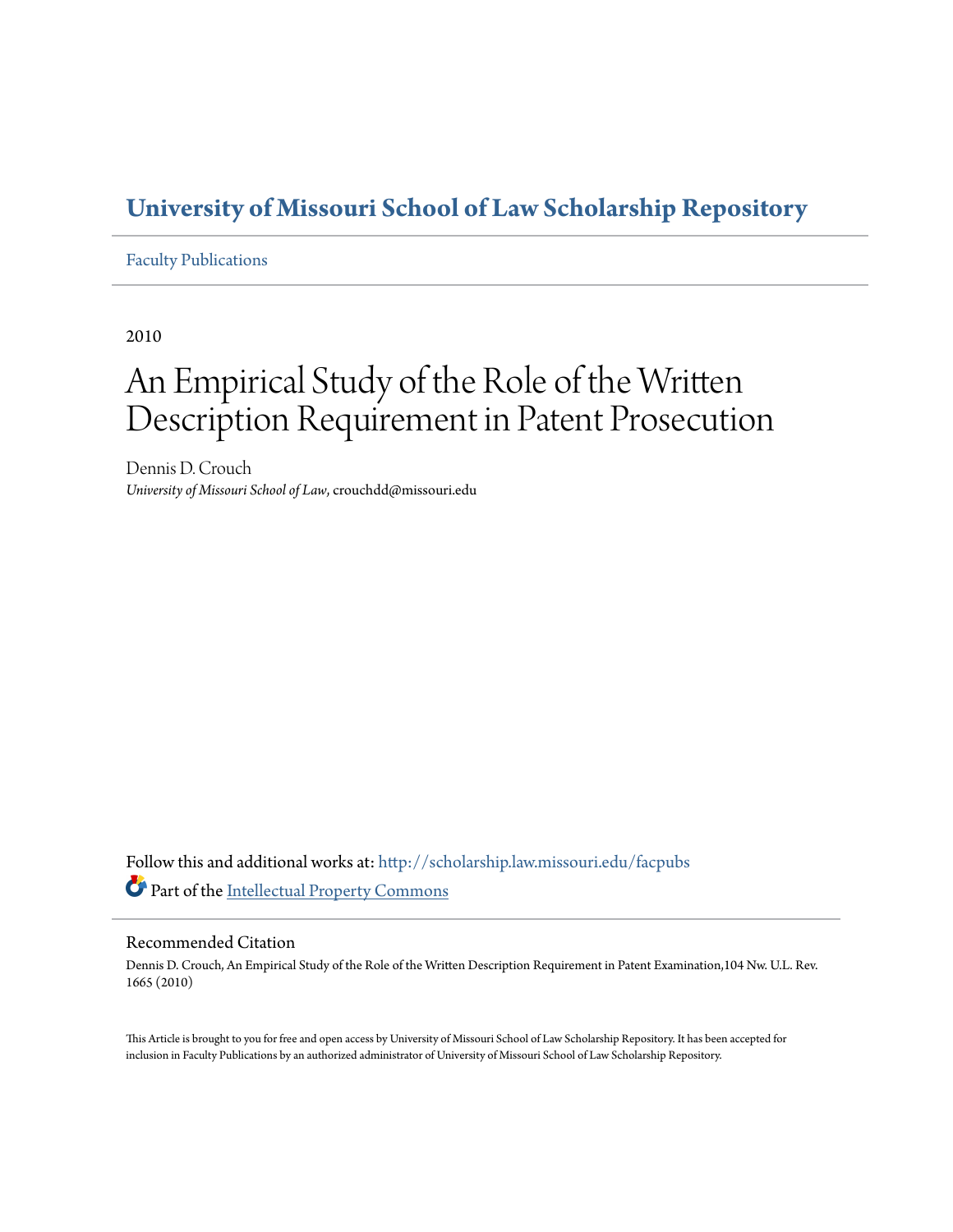## **AN** EMPIRICAL **STUDY** OF THE ROLE OF THE WRITTEN **DESCRIPTION REQUIREMENT IN PATENT** EXAMINATIONt

#### *Dennis Crouch\**

| L  |                                                                 | THE WRITTEN DESCRIPTION REOUIREMENT OF SECTION 112  1668                 |  |  |  |
|----|-----------------------------------------------------------------|--------------------------------------------------------------------------|--|--|--|
| H. | THE ARIAD CHALLENGE TO THE WRITTEN DESCRIPTION REQUIREMENT 1671 |                                                                          |  |  |  |
|    | A.                                                              |                                                                          |  |  |  |
|    | <b>B</b> .                                                      |                                                                          |  |  |  |
|    |                                                                 | III. THE USPTO'S CLAIM OF A NEED FOR THE WRITTEN DESCRIPTION REQUIREMENT |  |  |  |
|    |                                                                 |                                                                          |  |  |  |
|    |                                                                 | IV. THE IMPORTANCE OF THE WRITTEN DESCRIPTION REQUIREMENT IN PATENT      |  |  |  |
|    |                                                                 |                                                                          |  |  |  |
|    | $A_{-}$                                                         |                                                                          |  |  |  |
|    | В.                                                              |                                                                          |  |  |  |
| V. |                                                                 |                                                                          |  |  |  |

#### **INTRODUCTION**

An en bane Federal Circuit recently confirmed that **§** 112 of the Patent Act,' as properly interpreted, includes a written description requirement that is separate and distinct from the enablement requirement.<sup>2</sup> The written description and enablement doctrines both encourage applicants to **fully** disclose their inventions, but the doctrines respectively focus on proof that the

t This Essay was previously published in the *Northwestern University Law Review Colloquy on* May **16,** 2010, 104 Nw. **U.** L. REV. **COLLOQUY 382** (2010), http://www.law.northwestem.edu/ lawreview/colloquy/2010/13/LRCoIl201On13Crouch.pdf.

Associate Professor of Law, University of Missouri School of Law, crouchdd@missouri.edu. Author of Patent Law Blog (Patently-O), http://www.patentlyo.com. **I** want to thank the *Colloquy* editors for their excellent and timely editorial suggestions.

**<sup>1 35</sup> U.S.C.** *§* 112 para. **1 (2006).**

<sup>2</sup> Ariad Pharms., Inc. v. Eli Lilly **&** Co., **598 F.3d 1336** (Fed. Cir. **2010).** The Federal Circuit's pronouncements on patent law are especially important because that court holds exclusive jurisdiction over all appeals of final decisions for cases that arise under the **U.S.** patent laws. Holmes Group, Inc. v. Vornado Air Circulation Sys., Inc., **535 U.S. 826, 829-30** (2002).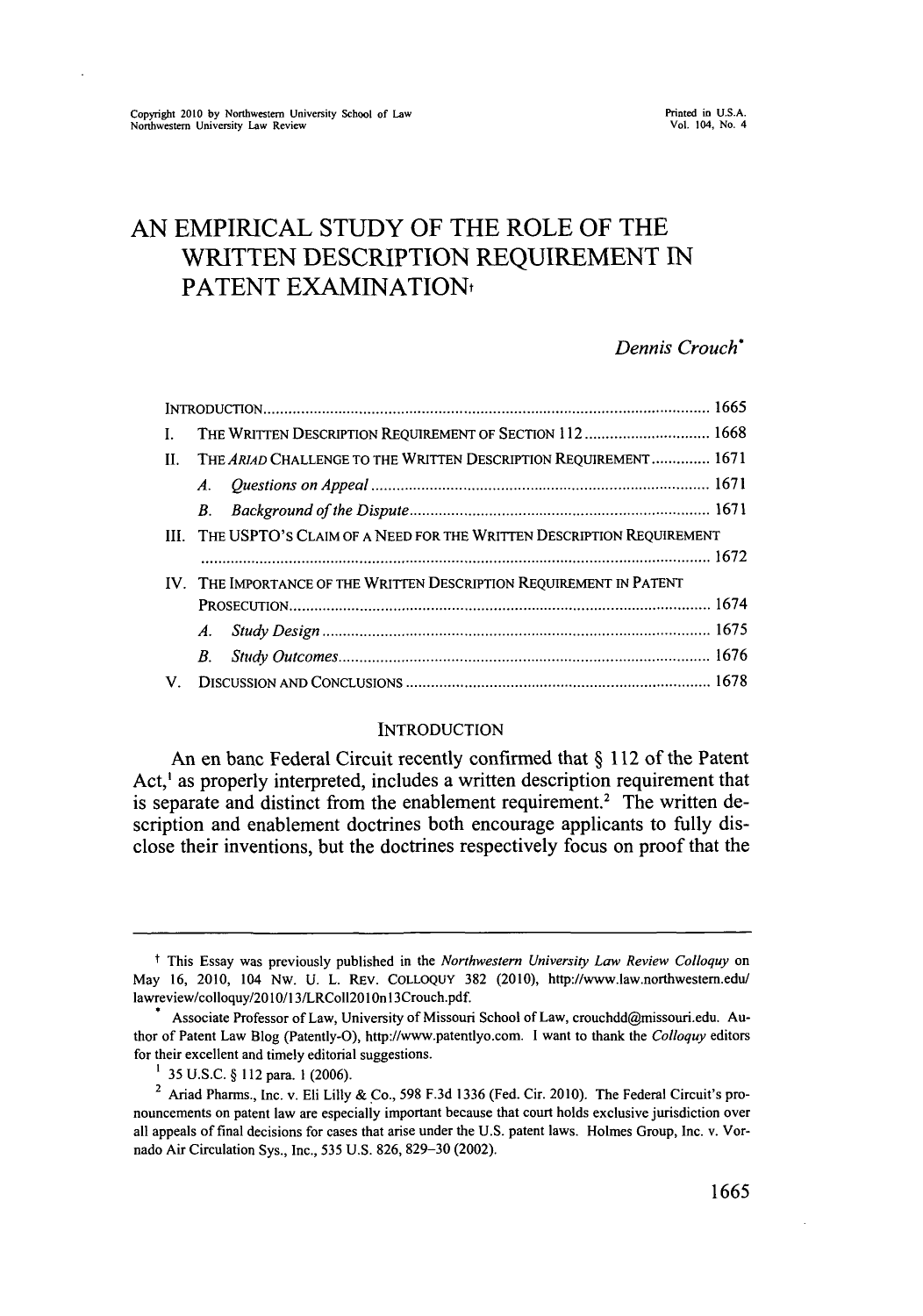patentee **(1)** has possession of the invention' and (2) has enabled others to make and use the invention.<sup>4</sup> The en banc challenger argued instead that the patent statute spells out a unified requirement of a written description that enables and that the separate written description requirement should be eliminated.'

The **U.S.** Patent and Trademark Office **(USPTO)** is the executive branch agency tasked with the responsibility of examining patent applications to determine whether patent rights should issue.' Once a patent issues, the constitutionally guaranteed exclusive rights' can be enforced in federal courts.' Although the **USPTO** has no direct role in the infringement dispute between the patentee Ariad<sup>9</sup> and the accused infringer Eli Lilly,<sup>10</sup> the government submitted an amicus curiae brief indicating its continued support for the written description requirement as a tool that the **USPTO** uses to eliminate claims during the patent examination process.<sup>11</sup> The government argued in its brief that a separate written description requirement is "necessary to permit USPTO to perform its basic examination function."<sup>12</sup> When pressed during oral arguments, however, the government could not point to any direct evidence supporting its contention.<sup>13</sup>

**<sup>3</sup>** Tronzo v. Biomet, Inc., **156 F.3d** 1154, **1158** (Fed. Cir. **1998)** (asking whether the application "reasonably convey[s] to one of skill in the art that the inventor possessed the [claimed] subject matter at the time the [patent] application was filed").

<sup>4</sup> AK Steel Corp. v. Sollac, 344 **F.3d** 1234, 1243-44 (Fed. Cir. **2003)** (noting that the original specification of a patent must enable one of skill in the art to make and use the invention).

<sup>&</sup>lt;sup>5</sup> Brief for Plaintiffs-Appellees, *Ariad Pharms.*, 598 F.3d 1336 (No. 2008-1248).

**<sup>6</sup>***See generally* **JANICE** M. MUELLER, **PATENT** LAW **45-58 (3d** ed. **2009)** (providing an overview of the patent examination process).

**U.S. CONST.** art. I, **§ 8,** cl. **8** (giving Congress the power to "promote the Progress of Science and useful Arts, **by** securing for limited Times to Authors and Inventors the exclusive Right to their respective Writings and Discoveries").

**<sup>28</sup> U.S.C. §** 1338(a) **(2006)** ("The district courts shall have original jurisdiction of any civil action arising under any Act of Congress relating to patents **. . ..").**

Ariad's **U.S.** Patent No. **6,410,516** entitled "Nuclear Factors Associated with Transcriptional Regulation" includes over 200 claims that broadly cover methods for reducing the activity of the naturally occurring Nuclear Factor Kappa B (NF-KB) protein. The patent is jointly owned by Harvard College, Massachusetts Institute of Technology, and the Whitehead Institute, and exclusively licensed **by** Ariad. **U.S.** Patent No. **6,410,516** (filed June *5,* **1995).**

**<sup>10</sup>** Eli Lilly has a history of involvement in disputes over the written description requirement. It was the **1997** Federal Circuit decision of *Regents of the University of California v. Eli Lilly & Co., 119* **F.3d 1559, 1569** (Fed. Cir. **1997),** that sparked what many have seen as a heightened written description requirement for biotechnology-related inventions.

<sup>&</sup>lt;sup>11</sup> Brief for the United States as Amicus Curiae on Rehearing En Banc in Support of Respondent, Ariad Pharms., Inc. v. Eli Lilly **&** Co., **598 F.3d 1336** (Fed. Cir. 2010) (No. **2008-1248)** [hereinafter Brief for the United States].

<sup>12</sup> *Id.* at 20.

**<sup>1</sup>***See* Oral Argument at **23:00-29:30,** *AriadPharms.,* **598 F.3d 1336** (No. **2008-1248)** (argued Dec. **7, 2009),** *available at* http://oralarguments.cafc.uscourts.gov (search for appeal number **2008-1248;** then click audio link for **2008-1248-2).**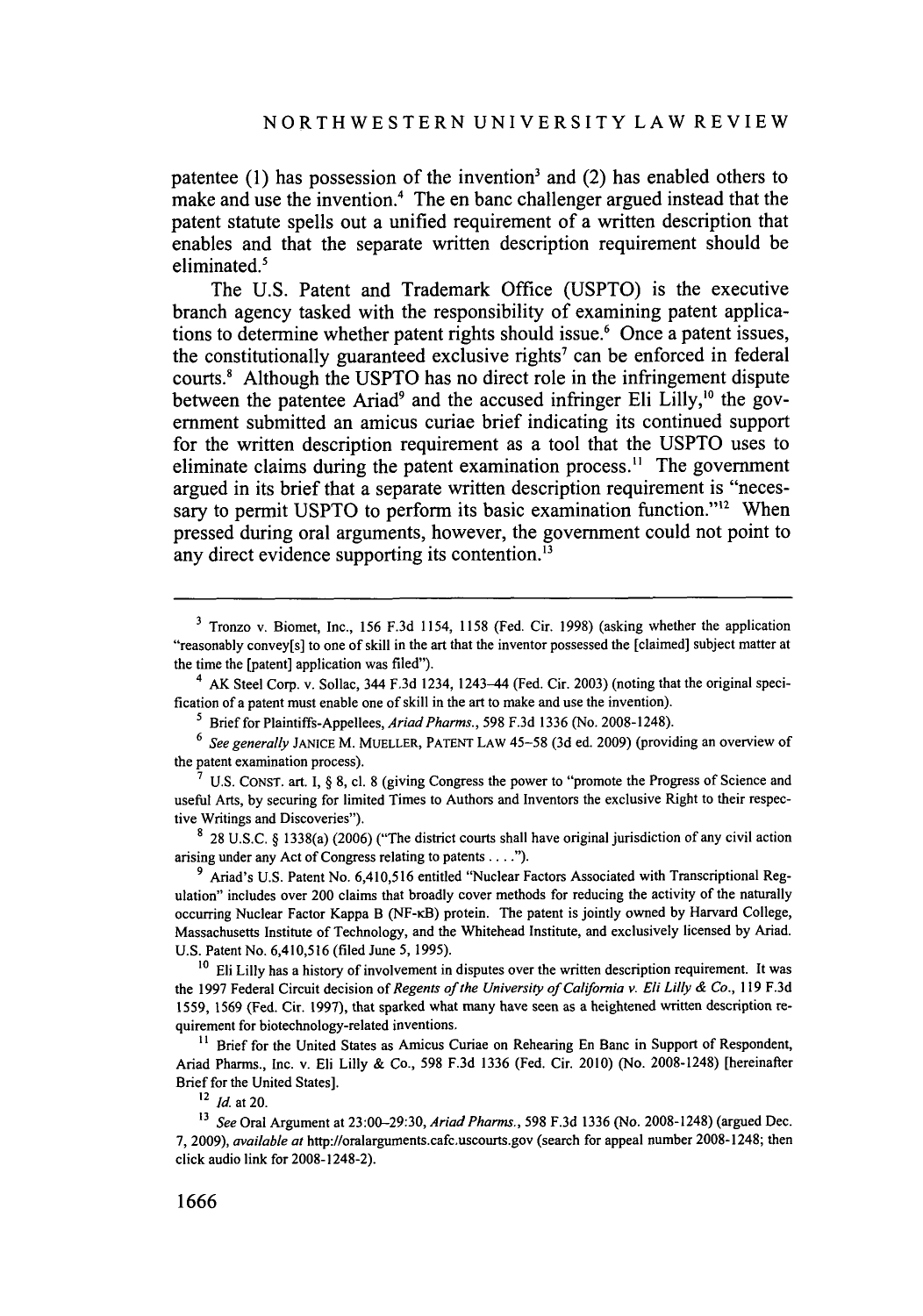This Essay presents the results of a retrospective empirical study of the role of the written description requirement in patent office examination practice. It is narrowly focused on rebutting the USPTO's claim that the separate written description requirement serves an important role in the patent prosecution process. To the contrary, my results support the conclusion that it is indeed "exceedingly rare that the patent office hangs its case on written description."<sup>14</sup>

For the study, **I** analyzed **2858** Board of Patent Appeals and Interference (BPAI) patent opinions decided between January and June of **2009.** Written description issues were decided in **123** (4.3%) of the decisions in my sample. Perhaps surprisingly, **I** found that none of the outcomes of those decisions would have been impacted **by** a legal change that entirely eliminated the written description requirement of **§** 112, so long as the **USPTO** would still be allowed to reject claims based on the addition of "new matter" (perhaps under  $35 \text{ U.S.C. }$   $\S$   $132$ ).<sup>15</sup> A rule change that also prohibited the **USPTO** from making new matter rejections would alter the result in only twenty of the **2858** cases-about **1%** of the cases in my sample." These results correspond to the outcomes found **by** Professor Holman in his **2007** article, *Is Lilly Written Description a Paper Tiger?: A Comprehensive Assessment of the Impact of* Eli Lilly *and its Progeny in the Courts and PTO."* In that article, Holman identified nine examples where original claims were rejected for lacking written description." However, Holman wrote that each of those rejected claims was, or "could have easily been," held invalid for lacking enablement.<sup>19</sup>

*In Ariad Pharmaceuticals v. Eli Lilly,* the Federal Circuit maintained the written description doctrine as a separate and distinct requirement.<sup>20</sup> The en banc panel based its decision on the text of the Patent Act and its accompanying jurisprudential history, rather than on the policy grounds that the doctrine plays an important role in policing patent applicant behavior.<sup>21</sup> The dissenting-in-part opinion **by** Judge Linn, joined **by** Judge Rader, as well as the concurring opinion of Judge Gajarsa, cite a working version of this Essay in reaching their conclusions that the separate written description

<sup>14</sup> *Id.* at 24:08 (Michel, **C.J.)** (as transcribed **by** the author).

<sup>&</sup>lt;sup>15</sup> This very small number of positive observations suggests that the distribution is well modeled with the Poisson distribution. Using a Poisson distribution, the **95%** confidence interval for expected proportion of affected cases is **0.0%-0. 6%.**

**<sup>16</sup>**The empirical study has a **95%** confidence interval of 0.5%-2.6%.

**<sup>17</sup>** Christopher M. Holman, *Is Lilly Written Description a Paper Tiger?: A Comprehensive Assessment of the Impact of Eli Lilly and Its Progeny in the Courts and PTO, 17 ALB. L.J. SCI. & TECH. 1, 70* **(2007).**

**<sup>18</sup>***Id.*

**<sup>19</sup>***Id. at* **71.**

**<sup>20 598</sup> F.3d 1336** (Fed. Cir. 2010).

**<sup>21</sup>***Id.* at 1343-45.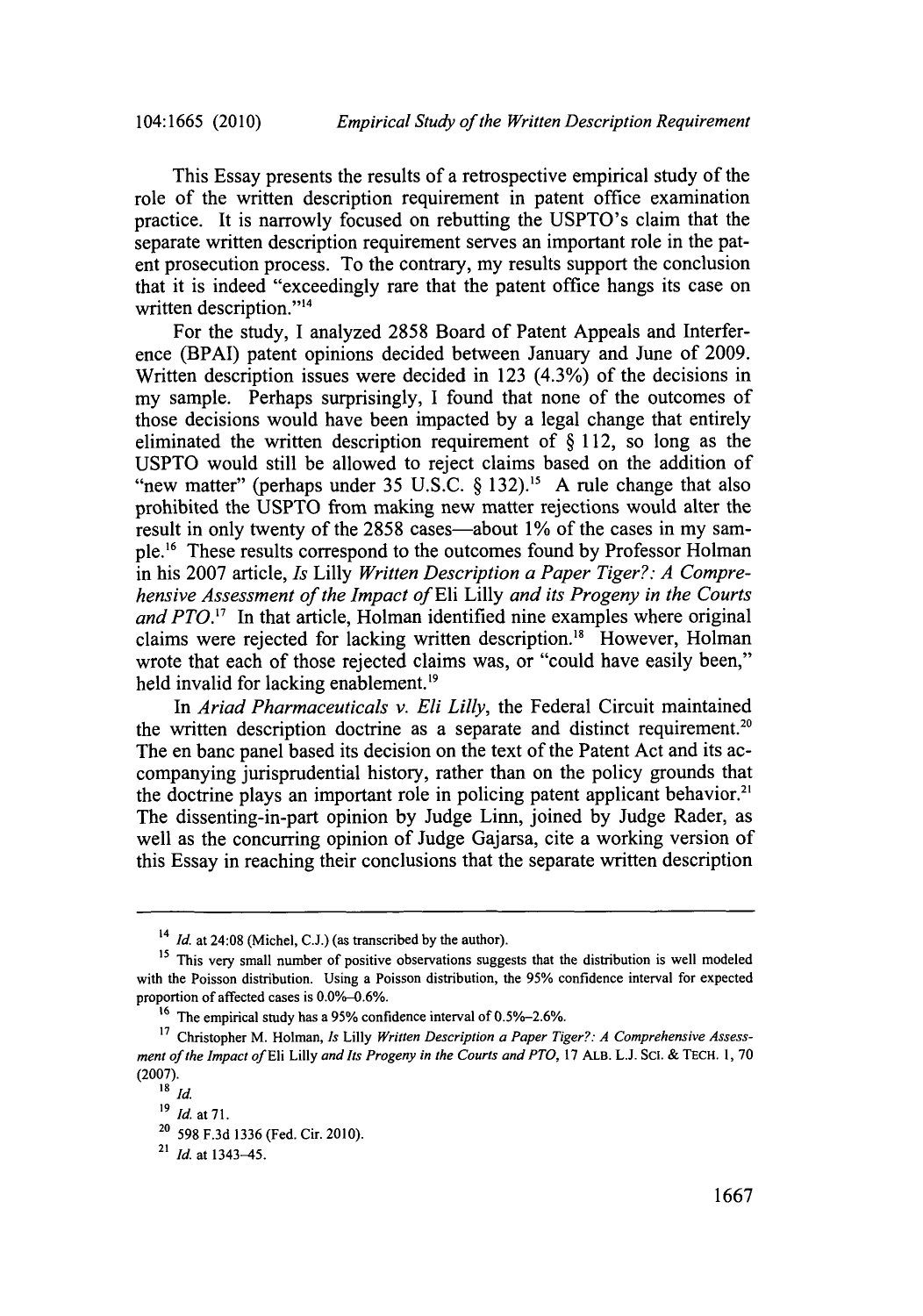requirement is not justified on policy grounds.<sup>22</sup> As shown in this Essay, the empirical data confirms the court's rejection of the doctrine's importance.

This Essay is narrowly written to provide a new set of empirical results that inform the debate over the importance of the written description in the context of patent prosecution. The strong conclusion is that, in the context of patent applications appealed to the BPAI, the impact of the separate written description requirement is negligible apart from its role in policing the addition of new matter. **I** posit that this study of BPAI decisions also serves as a good proxy for the relative proportion of non-appealed cases where the **USPTO** depends upon the written description requirement to limit claim scope. The analysis does, however, have limits. Perhaps most importantly, **I** only consider past decisions within a six-month window and thus do not consider the future effect of a change in the written description requirement on both applicant and patent office behavior.

These results are important as a direct rebuttal to the **USPTO** claims of doctrinal importance and as a means to lessen fears that elimination of a separate written description requirement would have a drastic impact on the patent prosecution practice.<sup>23</sup> More generally, the results prompt a consideration of the ongoing role of niche patent law doctrines.

Part **I** of this Essay offers a brief discussion of **§** 112's requirements for written description. Part II examines the *Ariad* challenge to the written description requirement presented on appeal. Part **III** explores the USPTO's claimed need for a strong and separate written description requirement to aid in the patent examination process. Part IV presents the empirical study and its results. Part V provides a brief set of final remarks and conclusions.

#### **I.** THE WRITTEN **DESCRIPTION REQUIREMENT** OF **SECTION** 112

The first paragraph of **35 U.S.C. §** 112 focuses attention on the amount of disclosure that a patent applicant must provide in its specification:

The specification shall contain a written description of the invention, and of the manner and process of making and using it, in such full, clear, concise, and exact terms as to enable any person skilled in the art to which it pertains, or with which it is most nearly connected, to make and use the same, and shall set forth the best mode contemplated by the inventor of carrying out his invention.<sup>24</sup>

**<sup>22</sup>***Id.* at **1372** (Linn **&** Rader, **JJ.,** dissenting in part); *id.* at **1360** (Gajarsa, **J.,** concurring); **see also** Anascape, Ltd. v. Nintendo of Am., Inc., **601 F.3d 1333,** 1341 (Fed. Cir. 2010) (Gajarsa, **J.,** concurring).

**<sup>23</sup>***See* Dickerson v. United States, **530 U.S.** 428, 429-30 (2000) (refusing to overrule *Miranda* based largely on the "persuasive force" of stare decisis).

**<sup>24 35</sup> U.S.C. § 112** para. **1 (2006).**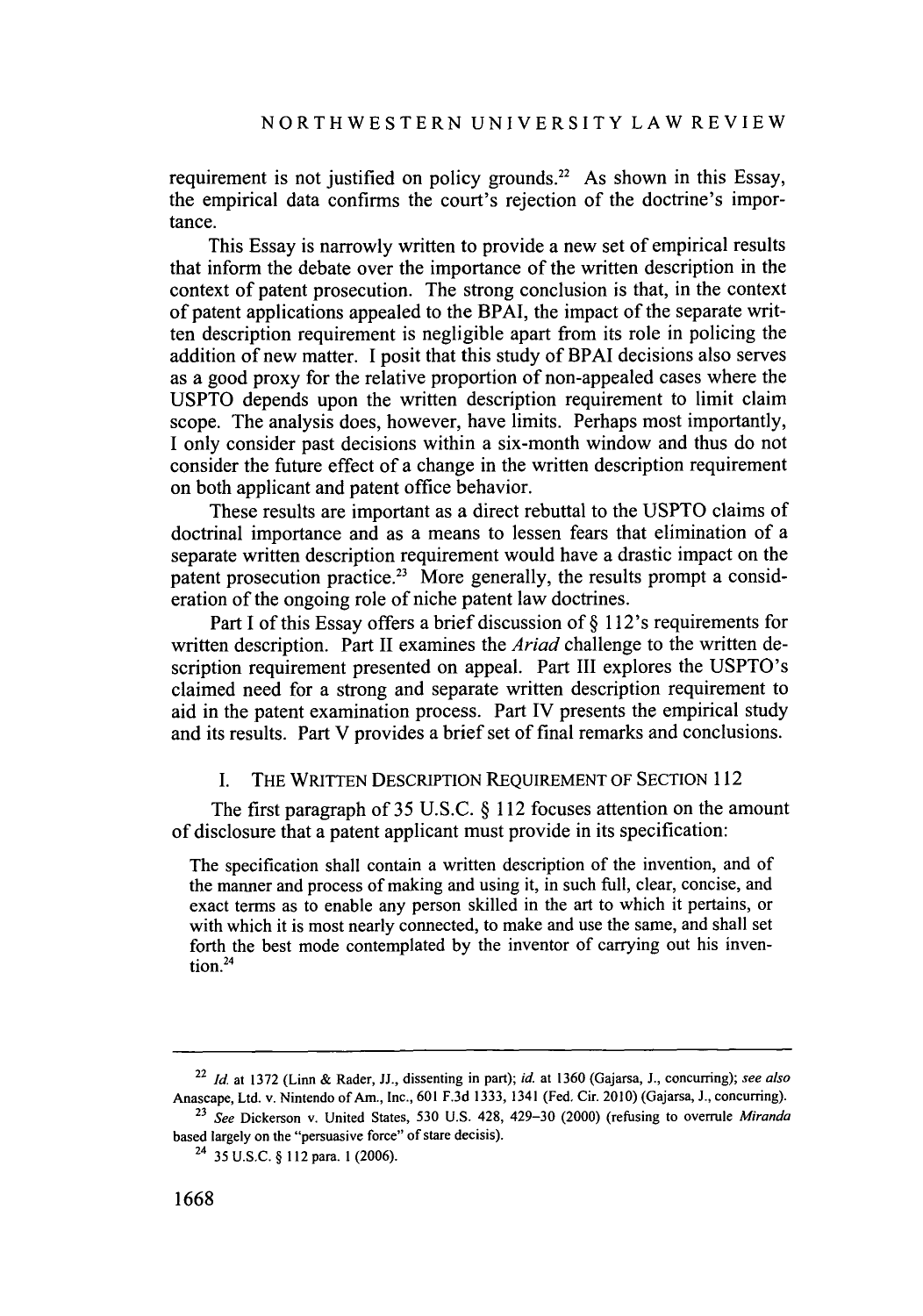From this paragraph, courts have derived three separate but overlapping doctrines: written description, enablement, and best mode.<sup>25</sup> These doctrines have been amply described **by** others, and as such, **I** provide only as much background here as is necessary for this Essay.26

As it stands, the written description doctrine requires that the patent specification "reasonably convey to one of skill in the art that the inventor possessed the [claimed] subject matter at the time the parent application was filed."<sup>27</sup> Patent applicants often add or amend claims during prosecution, and the primary historical function of the written description doctrine has been to police the addition of "new matter" into the patent claims.<sup>28</sup> Section **132** of the Patent Act also provides a prohibition against "introduc[ing] new matter into the disclosure of the invention."<sup>29</sup> Because the claims of a patent are considered part of the disclosure,<sup>30</sup> the plain language of **§ 132** could also apply to limit changes in claim scope. However, in an effort to avoid confusion between these two statutory provisions, the predecessor to the Federal Circuit held that the written description requirement of **§** 112 served as "[t]he proper basis for rejection of a claim amended to recite elements thought to be without support in the original disclosure" and relegated **§ 132** to the role of policing improper amendments to the specification.<sup>31</sup>

**<sup>27</sup>**Tronzo v. Biomet, Inc., **156 F.3d 1154, 1158** (Fed. Cir. **1998)** (considering whether later-claimed subject matter had been properly disclosed in the parent application).

**<sup>28</sup>***See id.; see also In re* Rasmussen, **650 F.2d** 1212 **(C.C.P.A. 1981);** *In re* Smith, 458 **F.2d 1389, 1395 (C.C.P.A. 1972)** (a subgenus is not necessarily described **by** a genus encompassing it and a species upon which it reads); *In re* Lukach, 442 **F.2d 967 (C.C.P.A. 1971)** (subgenus range was not supported **by** generic disclosure and specific example within the subgenus range); Craig Allen Nard **&** John F. Duffy, *Rethinking Patent Law's Uniformity Principle, 101* **Nw. U.** L. REV. **1619, 1663 (2007)** (noting that the written description requirement "has traditionally applied to amendments to claims made during the prosecution of an application").

**29 35 U.S.C.** *§* **132.**

**<sup>25</sup>***See* Timothy R. Holbrook, *Possession in Patent Law,* **59 SMU** L. REV. **123 (2006).** This Essay focuses on the enablement and written description doctrines, without regard to the best mode doctrine.

**<sup>26</sup>***See, e.g.,* **DONALD S. CHISUM, CHISUM ON PATENTS** *§* **7 (2009);** Jeanne **C.** Fromer, *Patent Disclosure, 94* IOWA L. REv. **539 (2009);** Holbrook, *supra* note **25;** Holman, *supra* note **17;** Sean **A.** Passino, Amy M. Rocklin **&** Stephen B. Maebius, *Written Description Traps for Antibody Claims,* **86 J.** PAT. **&** TRADEMARK OFF. SOc'Y **317** (2004); Guang Ming Whitley, *A Patent Doctrine Without Bounds: The "Extended" Written Description Requirement,* **71 U. CHI.** L. REV. **617** (2004).

**<sup>30</sup>***In re* Gardner, 480 **F.2d 879, 879 (C.C.P.A. 1973).**

**<sup>31</sup>***In re Rasmussen,* **650 F.2d** at 1214. This Essay focuses on the role of the written description in patent office practice. However, it is important to note the open question of whether the new matter restriction of *§* **132** properly serves as a basis in federal court for an invalidity defense to charges of patent infringement. *See* Aristocrat Techs. Austl. PTY Ltd. v. Int'l Game Tech., 543 **F.3d 657, 659** (Fed. Cir. **2008)** (finding that improper revival is not an available defense); Univ. of Rochester v. **G.D.** Searle **&** Co., **375 F.3d 1303, 1305-07** (Fed. Cir. 2004) (Lourie, **J.,** concurring) (denying motion for en banc rehearing and noting that the listing of statutory defenses to patent infringement found in **35 U.S.C.** *§* **282** does not include the new matter doctrine of *§* **132);** Dennis Crouch, *Erroneous Revival by PTO Is Not a Cognizable Defense in an Infringement Action,* PATENTLY-O, Sept. 22, **2008,** http://patentlyo.com/patent/2008/09/erroneous-reviv.html.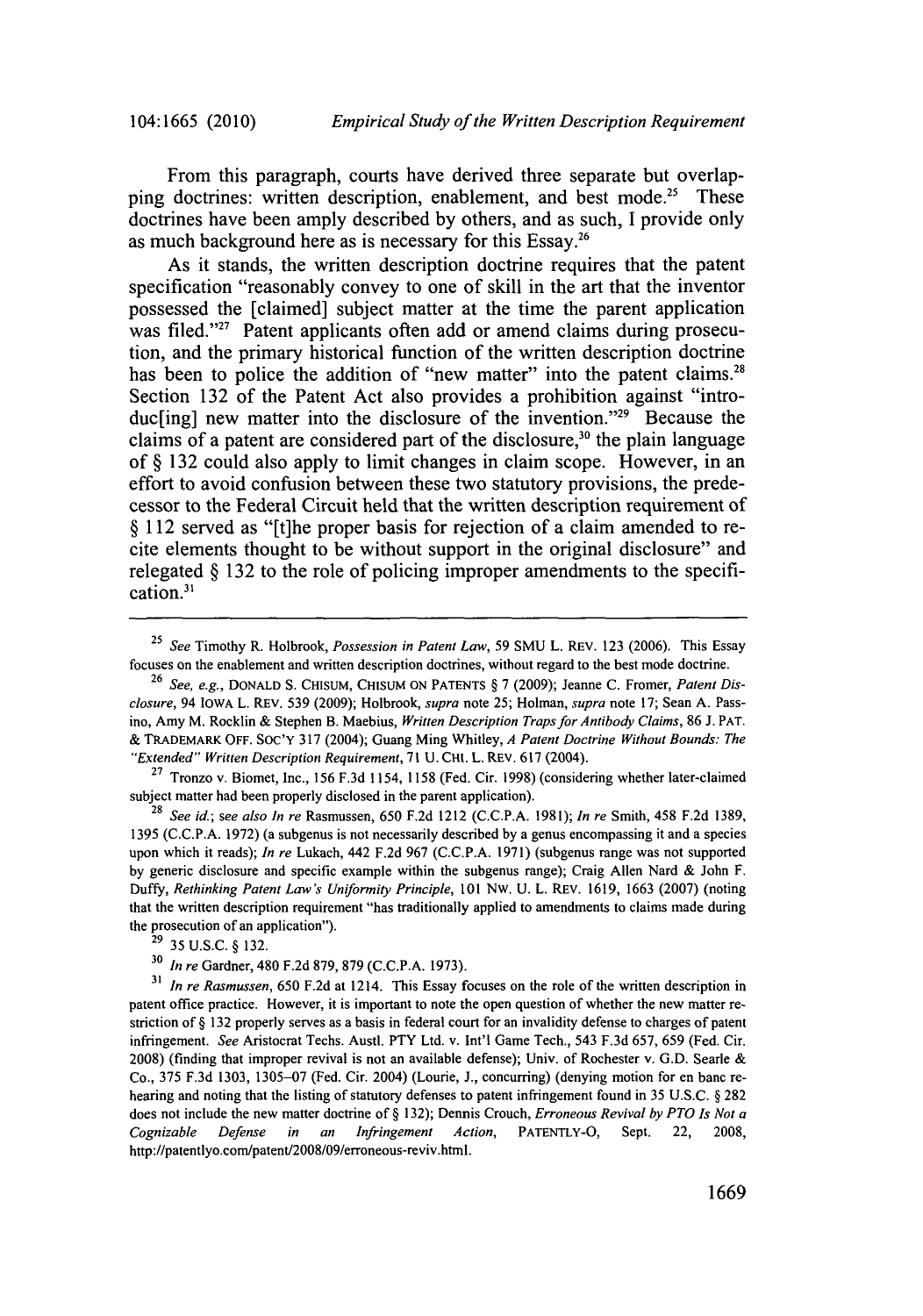Originally filed patent claims are typically self-describing. Patent claims ordinarily exhibit the requisite evidence of "possession" **by** simply spelling out the metes and bounds of the patent right. However, several recent Federal Circuit opinions have held that originally filed patent claims also lack sufficient written description if possession of the invention is not demonstrated.<sup>32</sup> This newer wing of the written description requirement is often termed Lilly Written Description (LWD) in homage to the **1997** *Eli* Lilly decision<sup>33</sup> that expanded the doctrine.<sup>34</sup> Original-claim failings may be found where the invention is claimed and described in a functional form without identifying underlying structures of operation. Likewise, broad original claims have been held invalid for failing the written description requirement when the specification did not include detail sufficient to "convince a person of skill in the art that the inventor possessed the invention."<sup>35</sup> For instance, the **2005** *LizardTech* case involved a patent claim directed to a method of compressing digital images using seamless discrete wave transformation (DWT).36 Although the specification only described one method for creating a seamless DWT, the claim was not limited to that particular method.37 The appellate panel in *LizardTech* held the claim invalid for failing the written description requirement, finding that the specification did not provide sufficient evidence that the patentee invented the generic method.<sup>38</sup>

As is common, the *LizardTech* decision included a parallel finding that the generic claim was not enabled.<sup>39</sup> The enablement doctrine requires that the original specification of a patent enable one of skill in the art to make

**<sup>32</sup>***See, e.g.,* Regents of the Univ. of *Cal.* v. Eli Lilly **&** Co., **119 F.3d** *1559,* **1567-68** (Fed. Cir. **1997);** *see generally* **U.S. PATENT** *&* TRADEMARK OFFICE, **MANUAL** OF **PATENT** EXAMINING PROCEDURE **§ 2163** (8th ed. July **2008) ("[A]** lack of adequate written description may arise even for an original claim when an aspect of the claimed invention has not been described with sufficient particularity such that one skilled in the art would recognize that the applicant had possession of the claimed invention."); Janice M. Mueller, *The Evolving Application of the Written Description Requirement to Biotechnological Inventions,* **13** BERKELEY TECH **L.J. 615 (1998)** (describing the development of the written description requirement). It is important to remember that the originally filed claims are themselves part of the original specification. **N.** Telecom, Inc. v. Datapoint Corp., **908 F.2d 931, 938** (Fed. Cir. **1990).**

**<sup>3</sup>** *Regents,* **119 F.3d 1559.**

<sup>34</sup> Holman, *supra* note **17,** at 4; *see Mueller, supra* note **32,** at **633** (arguing that written description as applied to original claims is an inappropriate "super-enablement" requirement).

**<sup>35</sup>**LizardTech, Inc. v. Earth Res. Mapping, Inc., 424 **F.3d 1336,** 1344-45 (Fed. Cir. **2005).**

**<sup>36</sup>***Id.* at **1337.**

*Id.* at 1342-43.

**<sup>38</sup>***Id* at 1345-46.

**<sup>3</sup>***Id* at *1345. See also* Ariad Pharms., Inc. v. Eli Lilly **&** Co., **560 F.3d 1366, 1380** (Fed. Cir. **2009)** (holding that the enablement question was moot because claims were rendered invalid for failing the written description requirement); Dan L. Burk **&** Mark **A.** Lemley, *Is Patent Law Technology-Specific?,* **17** BERKELEY **TECH. L.J. 1157, 1172** (2002); Holman, *supra* note **17,** at **78.**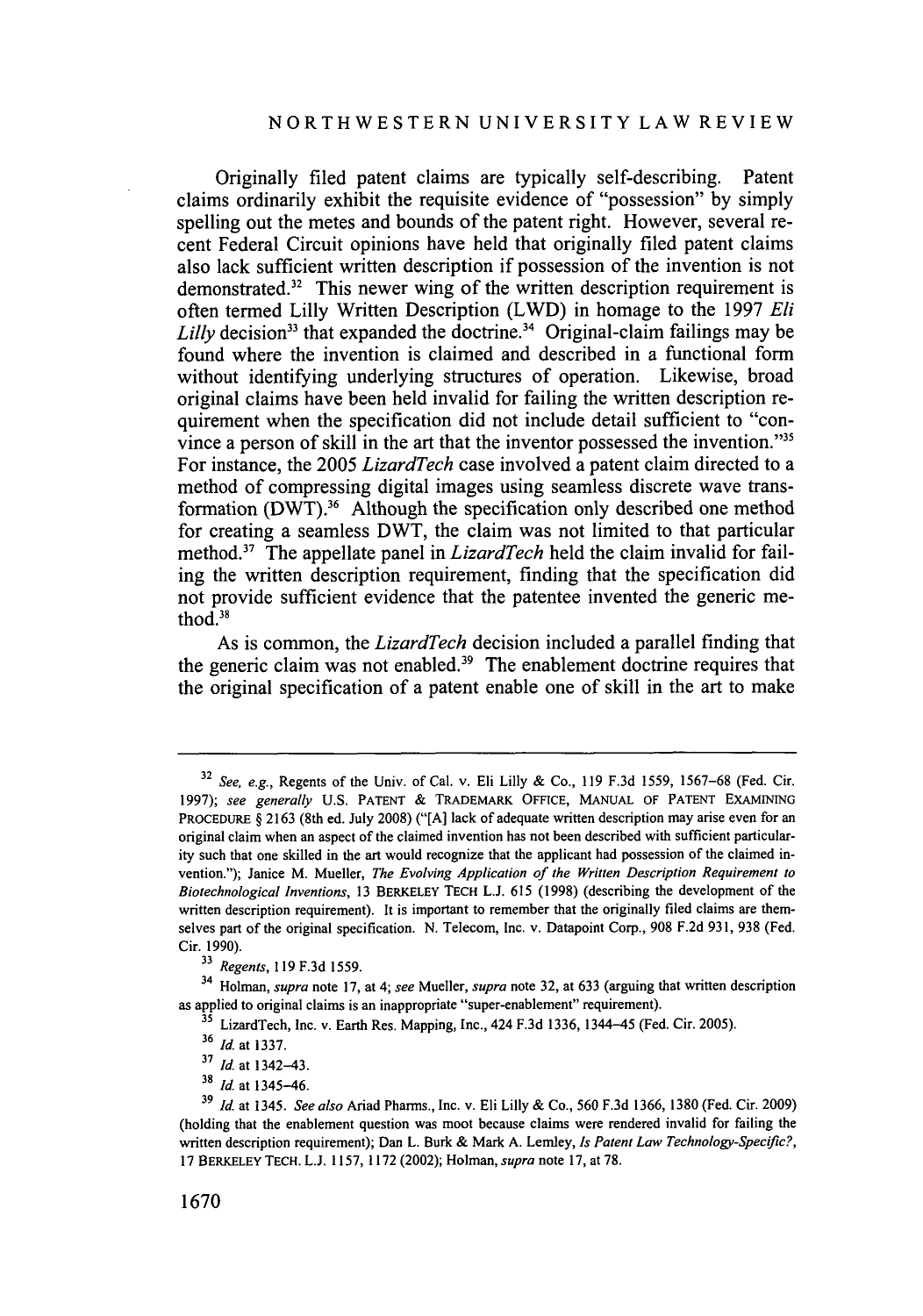and use the invention.<sup>40</sup> Although typically overlapping, the written description and enablement requirements are distinct.<sup>41</sup>

#### **II.** THE *ARIAD* **CHALLENGE** TO THE WRITTEN **DESCRIPTION** REQUIREMENT

#### *A. Questions on Appeal*

*In Ariad,* an en banc Federal Circuit considered the continued role of the written description requirement as a doctrine separate and distinct from enablement. The questions presented read as follows:

**1.** Whether **35 U.S.C. §** 112, paragraph **1,** contains a written description requirement separate from an enablement requirement?

2. **If** a separate written description requirement is set forth in the statute, what is the scope and purpose of the requirement?<sup>42</sup>

These legal questions had been brewing for years.<sup>43</sup>

#### *B. Background of the Dispute*

The inventors of Ariad's asserted **U.S.** Patent No. **6,410,516** (the **'516** Patent) discovered a transcription factor protein that they named Nuclear Factor Kappa B (NF- $\kappa$ B).<sup>44</sup> The presence of NF- $\kappa$ B within a cell causes the cell to produce cytokines that are important for a cell's immune response.<sup>45</sup> The '516 Patent does not claim invention of the NF-<sub>KB</sub> protein itself, but rather the method of reducing a cell's response to external influences **by** reducing the NF- $\kappa$ B binding.<sup>46</sup>

After an infringement trial, a Massachusetts jury found that two of Lilly's products infringed Ariad's asserted '516 Patent.<sup>47</sup> The jury also rejected Lilly's arguments that the patent was anticipated, that the patent lacked an enabling disclosure, and that the patent failed the written description requirement. $4\bar{8}$  Although Lilly appealed each of these issues, the Federal Circuit panel focused on the written description requirement, finding

<sup>4</sup>o **35 U.S.C.** *§* 112 para. **1 (2006);** Muniauction, Inc. v. Thomson Corp., **532 F.3d 1318, 1327** n.3 **(Fed.** Cir. **2008);** AK Steel Corp. v. Sollac, 344 **F.3d** 1234, **1238** (Fed. Cir. **2003).**

<sup>41</sup> Univ. of Rochester v. **G.D.** Searle **&** Co., Inc., **358 F.3d 916, 921** (Fed. Cir. 2004) (noting that "[a]lthough there is often significant overlap," the requirements are distinct).

**<sup>42</sup>**Ariad Pharms., Inc. v. Eli Lilly **&** Co., **595 F.3d 1329, 1330** (Fed. Cir. **2009)** (en banc).

<sup>43</sup>*See* Univ. of Rochester v. **G.D.** Searle **&** Co., **375 F.3d 1303,** 1303-04 (Fed. Cir. 2004) (denying en banc rehearing); *LizardTech,* 433 **F.3d** at **1374-76** (denying en banc rehearing); Enzo Biochem, Inc. v. Gen-Probe, Inc., **323 F.3d 956, 970-75** (Fed. Cir. 2002) (denying en banc rehearing); Holman, *supra* note **17.**

<sup>44</sup>*AriadPharms.,* **560 F.3d** at **1369.**

<sup>45</sup>*Id.* at **1370.**

**<sup>46</sup>***Id*

<sup>47</sup> *Id*

**<sup>48</sup>***Id* at **1370-71.**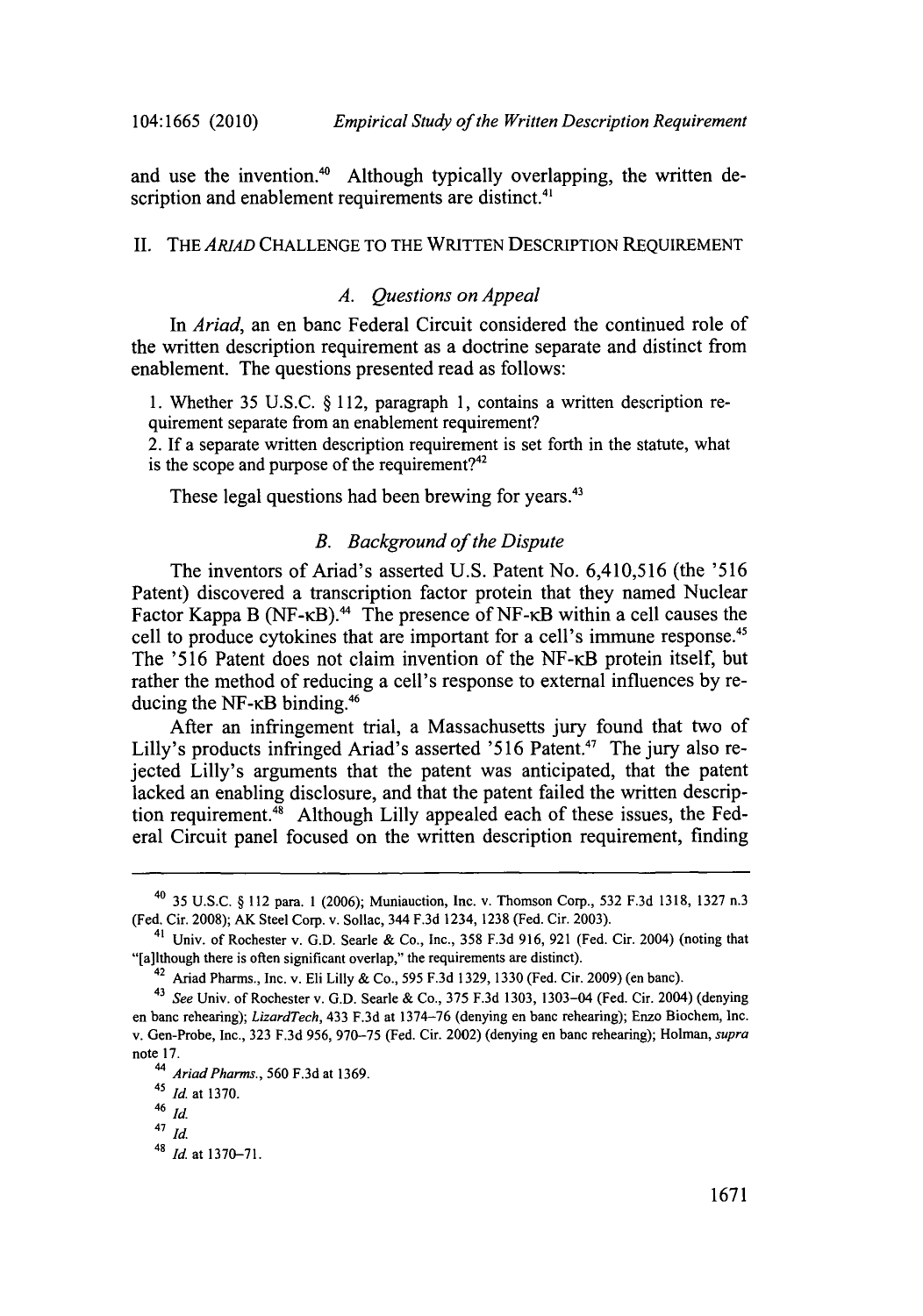Ariad's claims invalid for failing to provide a written description of the invention.49

The heart of the *Ariad* written description problem centers around the fact that the **'516** Patent "discloses no working or even prophetic examples of methods that reduce NF- $\kappa$ B activity, and no completed syntheses of any of the molecules prophesized to be capable of reducing NF- $\kappa$ B activity."<sup>50</sup> According to the *Ariad* court, "The state of the art at the time of filing was primitive and uncertain, leaving Ariad with an insufficient supply of prior art knowledge with which to **fill** the gaping holes in its disclosure."'

The appellate panel refused to consider the parallel questions of enablement and anticipation, finding those issues moot based on the written description invalidity holding.<sup>52</sup> Judge Linn wrote a separate concurring opinion in which he reiterated his belief that the court's "engrafting of a separate written description requirement onto section 112, paragraph **I** is misguided."<sup>53</sup>

The Federal Circuit subsequently granted Ariad's motion for an en banc rehearing of the written description issue.<sup>54</sup> Over twenty-five amici filed briefs, including the U.S. government.<sup>55</sup> At the December 7, 2009 oral arguments, the **U.S.** government was also granted time to argue its position. $56$ 

#### III. THE **USPTO's CLAIM** OF **A NEED** FOR THE WRITTEN **DESCRIPTION REQUIREMENT**

In its amicus curiae brief, the **U.S.** government indicated its continued support for a separate written description requirement as a tool that the agency uses to eliminate claims during patent prosecutions.<sup>57</sup> The government made its position clear: **A** separate written description requirement is "essential to the operation of the patent system";<sup>58</sup> it plays an "indispensable"

**58** *Id.* at **19.**

<sup>49</sup>*Id* at **1373-77** (holding that the verdict lacked substantial evidence to support its conclusion). The court also rejected Lilly's inequitable conduct challenge. *Id* at **1377-80.**

*<sup>50</sup> Id.* at **1376.**

<sup>&</sup>lt;sup>51</sup> Id.

**<sup>52</sup>***Id.* at **1380** ("Because we hold that claims **80,** *95,* 144, and 145 of the **'516** patent are invalid for lack of written description, we need not address infringement or the other validity issues on appeal.").

**<sup>53</sup>***Id* (Linn, **J.,** concurring); *see also* Univ. of Rochester v. **G.D.** Searle **&** Co., Inc., **375 F.3d 1303, 1325-27** (Fed. Cir. 2004) (Linn, **J.,** dissenting from denial of rehearing en banc); Enzo Biochem, Inc. v. Gen-Probe Inc., **323 F.3d 956, 987-89** (Fed. Cir. 2002) (Linn, **J.,** dissenting from denial of rehearing en banc).

<sup>54</sup> Ariad Pharms., Inc. v. Eli Lilly **&** Co., **595 F.3d 1329** (Fed. Cir. **2009).**

**<sup>55</sup>***See* Ariad Pharms., Inc. v. Eli Lilly **&** Co., **598 F.3d 1336,** 1342 (Fed. Cir. 2010) (noting that, of the twenty-five amicus briefs received **by** the court, seventeen supported Lilly, one supported Ariad, and seven supported neither party) **.**

<sup>&</sup>lt;sup>56</sup> Oral Argument, *supra* note 13.

**<sup>5</sup>** Brief for the United States, *supra note* **11.**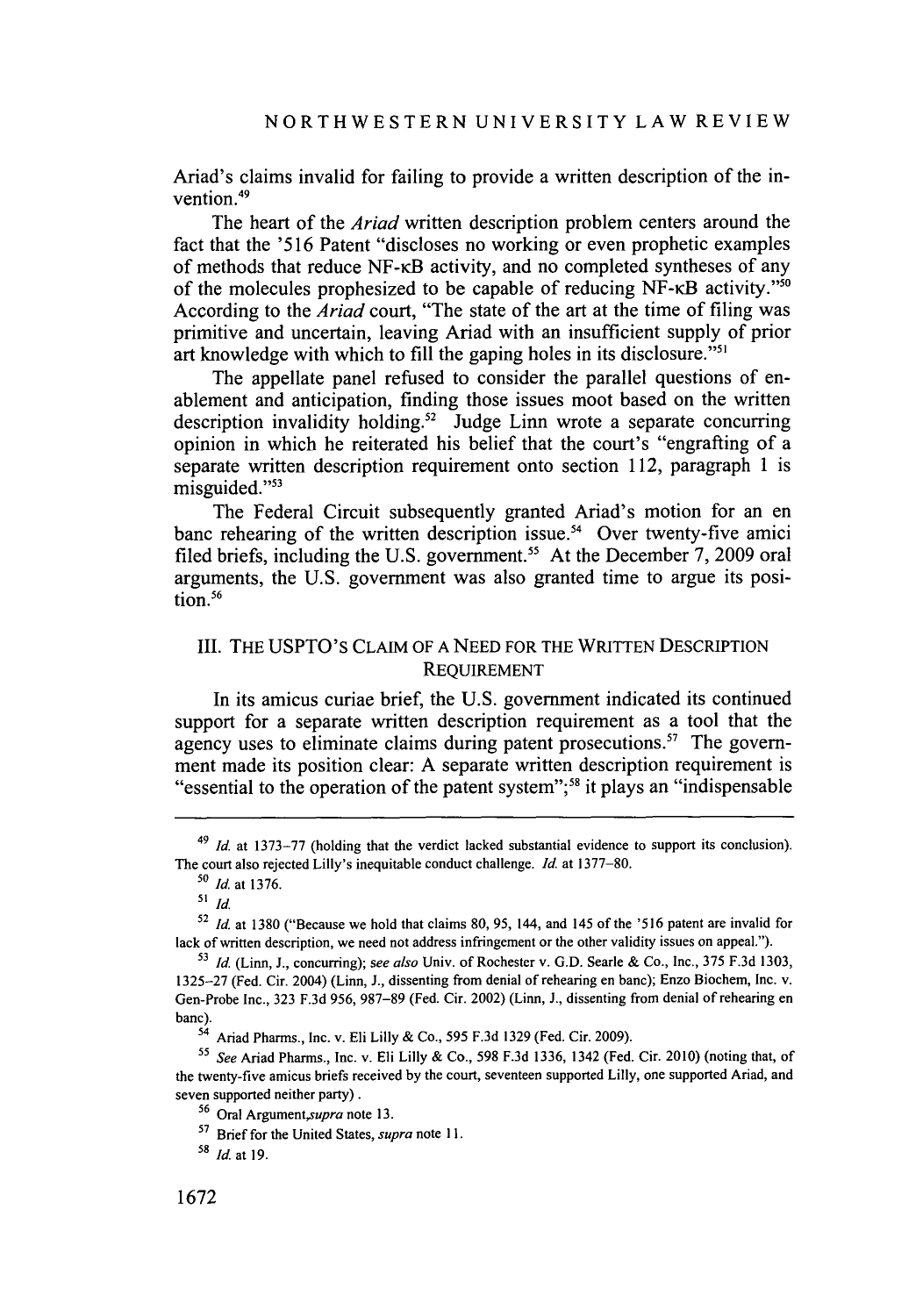role in the administration of the patent system";<sup>59</sup> it is "fundamental to the operation of the patent system";"o and it is "necessary for **USPTO** to perform its examination function."<sup>61</sup> These conclusions are grounded in the USPTO's "practical experience" in "appl[ying] the requirements of Section 112,  $\P$  1 to more than 400,000 patent applications each year."<sup>62</sup> Although the government did not provide any actual examples, it did explain two situations where the written description requirement becomes important.<sup>63</sup> First, the government argued that for claims written in purely functional terms, the **USPTO** is better able to judge written description than enablement:

Though such [functional] claims may be enabled, **USPTO** is not an experimental laboratory: it lacks both the facilities and the statutory mandate to determine, through empirical testing, whether any of millions of prior art inventions may have exhibited the recited function. **By** insisting that each applicant provide a full and exact "written description of the invention" as part of the specification, Congress protected the ability of **USPTO** to perform its essential function of distinguishing patentable inventions from the prior art. Indeed, this is one of the original and enduring purposes of the written description requirement: to "distinguish the invention or discovery from other things before known and used."<sup>64</sup>

The government also argued that the written description requirement is necessary to police priority claims and ensure that patent applicants do not improperly add new matter during the prosecution process:

The written-description requirement permits **USPTO** and the courts to resolve priority disputes in an expedient and judicially reviewable fashion **by** comparing the specifications of the patents or applications in question. Similarly, "[e]very patent system must have some provision to prevent applicants from using the amendment process to update their disclosures (claims or specifications) during their pendency before the patent office." *Enzo Biochem, Inc. v. Gen-Probe, Inc.,* **323 F.3d** *956,* **977** (Fed. Cir. 2002) (Rader, **J.,** dissenting from denial of rehearing); *see 35* **U.S.C. § 132.** "Adequate description of the

Brief for the United States, *supra note* **11,** at 21, (quoting Patent Act of **1790,** ch. **7,** *§* 2, **1** Stat. **109, 110** (repealed **1793)).**

**<sup>59</sup>***Id.*

**<sup>60</sup>***Id.* at 20.

**<sup>61</sup>***Id.*

**<sup>62</sup>***Id.* at **19.**

**<sup>63</sup>***Id.* at **23-25.** Similar arguments are raised in the USPTO's Guidelines for Examination of Patent Applications Under the **35 U.S.C.** *§* 112, *}* **1,** "Written Description" Requirement, **66** Fed. Reg. **<sup>1099</sup>** (Jan. **5,** 2001). *See also* Brief of Amicus Curiae Federal Circuit Bar Association in Support of Appellant at **22-23,** *AriadPharms.,* **598 F.3d 1336** (No. **2008-1248) ("A** separate written description requirement is an important tool to permit the Patent Office and courts to enforce this foundational principle."); Brief of the Washington Legal Foundation as Amicus Curiae in Support of Defendant-Appellant Supporting Reversal at 22, *Ariad Pharms.*, 598 F.3d 1336 (No. 2008-1248) (noting that a purpose of the written description requirement is to "Prevent Applicants **. . .** from Obtaining Claims to Inventions That They Did Not Invent").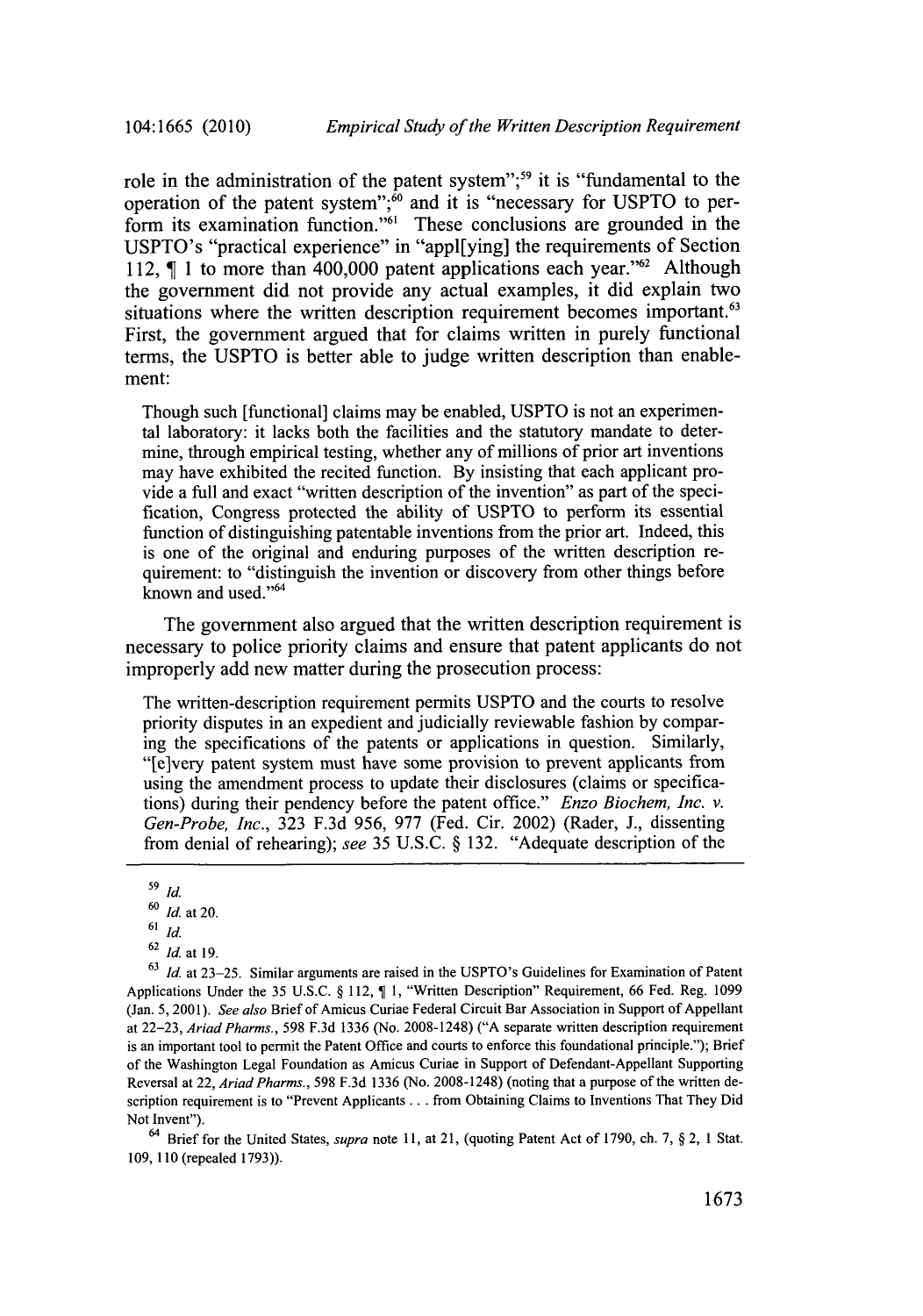invention guards against the inventor's overreaching **by** insisting that he recount his invention in such detail that his future claims can be determined to be encompassed within his original creation." *Vas-Cath Inc. v. Mahurkar, 935* **F.2d** *1555,* **1561** (Fed. Cir. **1991)** (citation omitted).65

During oral arguments, the court pressed the government attorney, Mark Freeman, for specific evidence supporting the contention that the separate written description requirement serves a practical purpose. As in its brief, the government did not point to any evidence supporting the conclusory statements. The following colloquy at oral arguments between Chief Judge Michel and Mr. Freeman emphasized this point:

Chief Judge Michel: **Why** does the patent office care? **I** mean, how many applications that can't be rejected on other statutory grounds will fail only if we [retain the current written description requirement]? **.** . **.** I'm asking about impact **....**

Mr. Freeman on Behalf of the Government: **I** don't know an absolute number, your Honor, but **I** think that number must be high **....**

Chief Judge Michel: **I** can't remember ever seeing a patent office rejection that was based only on the failure of written description. I'm not saying there aren't any, but the flow of cases that come through this court at three or four hundred a year, it's exceedingly rare that the patent office hangs its case on written description. I can't remember a single case.

Mr. Freeman: Your Honor, **I** don't have a single case in mind **....**

Chief Judge Michel: [I]t seems like the practical impact is miniscule, negligible.

Mr. Freeman: Your Honor, with all respect, one cannot assume away four hundred thousand applications where the written description doctrine comes into play in a great many of them.<sup>66</sup>

This Essay is directed to the particular questions of Chief Judge Michel: How often does the separate written description requirement actually make a difference in patent cases? As revealed in Part IV, Chief Judge Michel's notional recollections from the bench are far more accurate than the government's contentions.

#### IV. THE IMPORTANCE OF THE WRITTEN **DESCRIPTION REQUIREMENT IN PATENT PROSECUTION**

This study analyzes the comparative impact that a change in the written description requirement would have had on ex parte BPAI appeals decided in the first half of **2009.** I posit two potential doctrinal changes and their impact on **USPTO** practice: **(1)** elimination of a separate written description requirement, including elimination of the USPTO's ability to reject claims

**<sup>65</sup>***Id.* **at 22.**

**<sup>6</sup> Oral Argument,** *supra* **note 13, at 22:40-24:30, (excerpt reproduced as transcribed by the author).**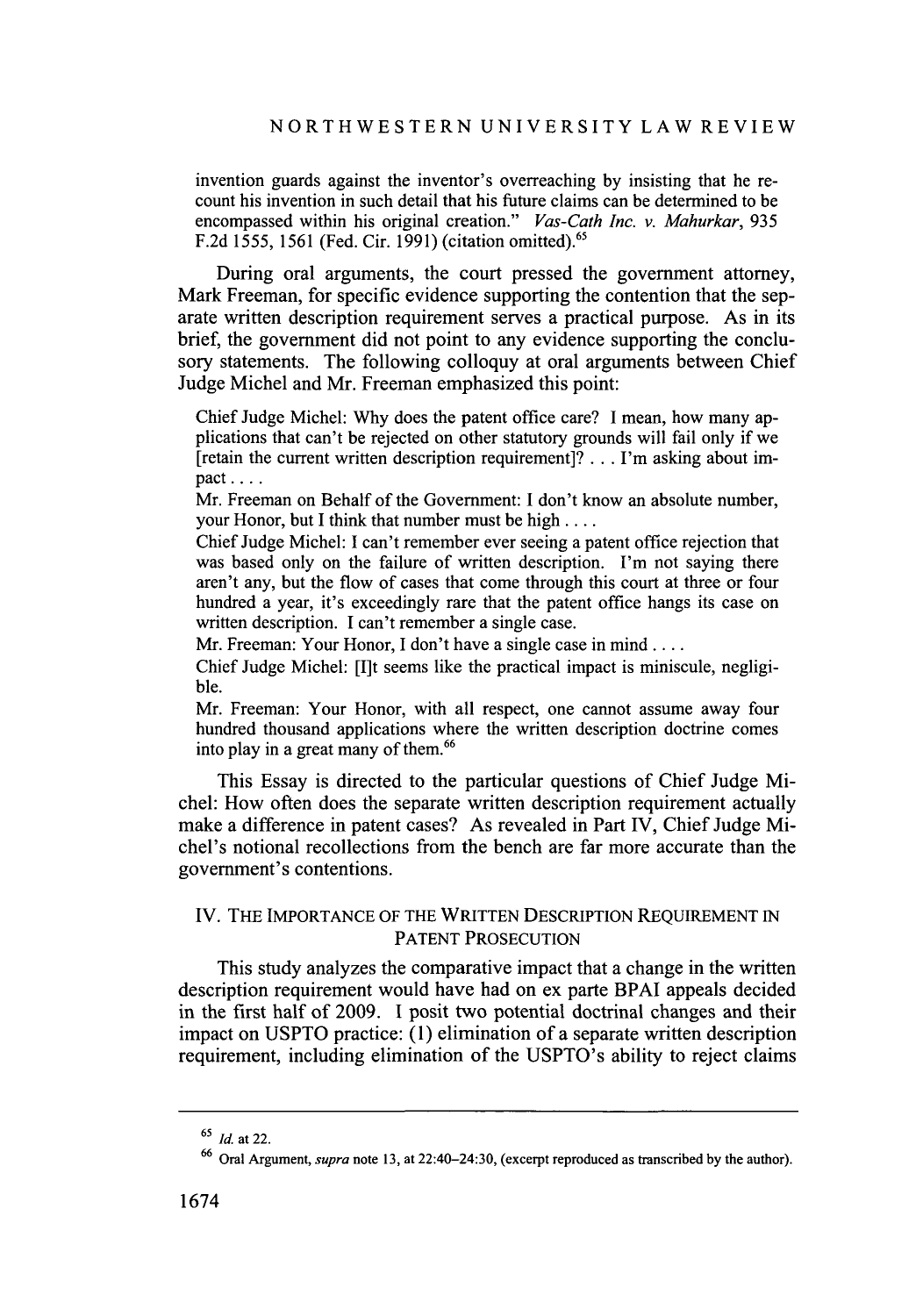that include "new matter"; $67$  and (2) elimination of a separate written description requirement, with the exception that the **USPTO** may still reject claims for the inclusion of new matter.<sup>68</sup>

To be clear, Ariad has not argued for complete elimination of the written description requirement. Rather, the petitioner's position is that written description and enablement form a combined resulting doctrine that would have more power than the current enablement doctrine.<sup>69</sup> For this study, however, **I** did not consider a strengthened enablement doctrine. Thus, my results overstate the impact of eliminating a separate written description requirement, since a strengthened enablement doctrine would limit that impact.

#### *A. Study Design*

**I** broadly searched **2,858** ex parte BPAI decisions that were decided January through June **2009** and identified *365* decisions that mention "written description.""o Each identified decision was reviewed **by** hand to determine the particular type of written description rejection at issue and to determine whether a doctrinal change in the written description requirement would have impacted the outcome of the appeal.<sup>71</sup>

 $67$  I expect this potential outcome (eliminating the USPTO's ability to issue new matter rejections) to be unlikely for several reasons. Most notably, elimination of the separate written description requirement as a mechanism for policing new matter would abrogate *In re Rasmussen,* **650 F.2d** 1212, 1214 **(C.C.P.A. 1981),** and, at least, open the door for the **USPTO** to reject claims under the new matter prohibitions of **35 U.S.C.** *§* **132.** The *Rasmussen* opinion was premised on the notion that *§* 112 includes a written description requirement. *See Rasmussen,* **650 F.2d** at 1214. Elimination of the written description requirement would likewise eliminate the justification for precedential value of *Rasmussen. More* recent Federal Circuit case law has already strained the *Rasmussen* holding **by** considering claims to be properly rejected under *§* **132.** In *Moba, B. V. v. Diamond Automation, Inc., 325* **F.3d 1306, 1319** (Fed. Cir. **2003),** for instance, the Federal Circuit explained that "a rejection of an amended claim under *§* **<sup>132</sup>** is equivalent to a rejection under *§* **112,** first paragraph." (internal quotation marks omitted). Nevertheless, because this point is apparently in serious dispute, **I** consider it as a potential doctrinal change.

<sup>&</sup>lt;sup>68</sup> Other potential outcomes, such as a strengthening of the written description requirement, were excluded.

**<sup>69</sup>**Brief for Plaintiffs-Appellees, *supra* note **5.**

**<sup>70</sup>**These represented all of the ex parte BPAI decisions available via Westlaw as of February **16,** 2010.

**<sup>71</sup>***See infra* Table **1.** To be clear, I only considered cases where claims were *rejected* under the written description requirement. There are two other contexts where written description issues regularly arise. First, written description is applied in the prior art context to limit the prior art that is asserted. Second, an applicant's attempt to assert rights back to a parent filing, for instance under **35 U.S.C.** *§* 120, is limited **by** the written description of the parent filing.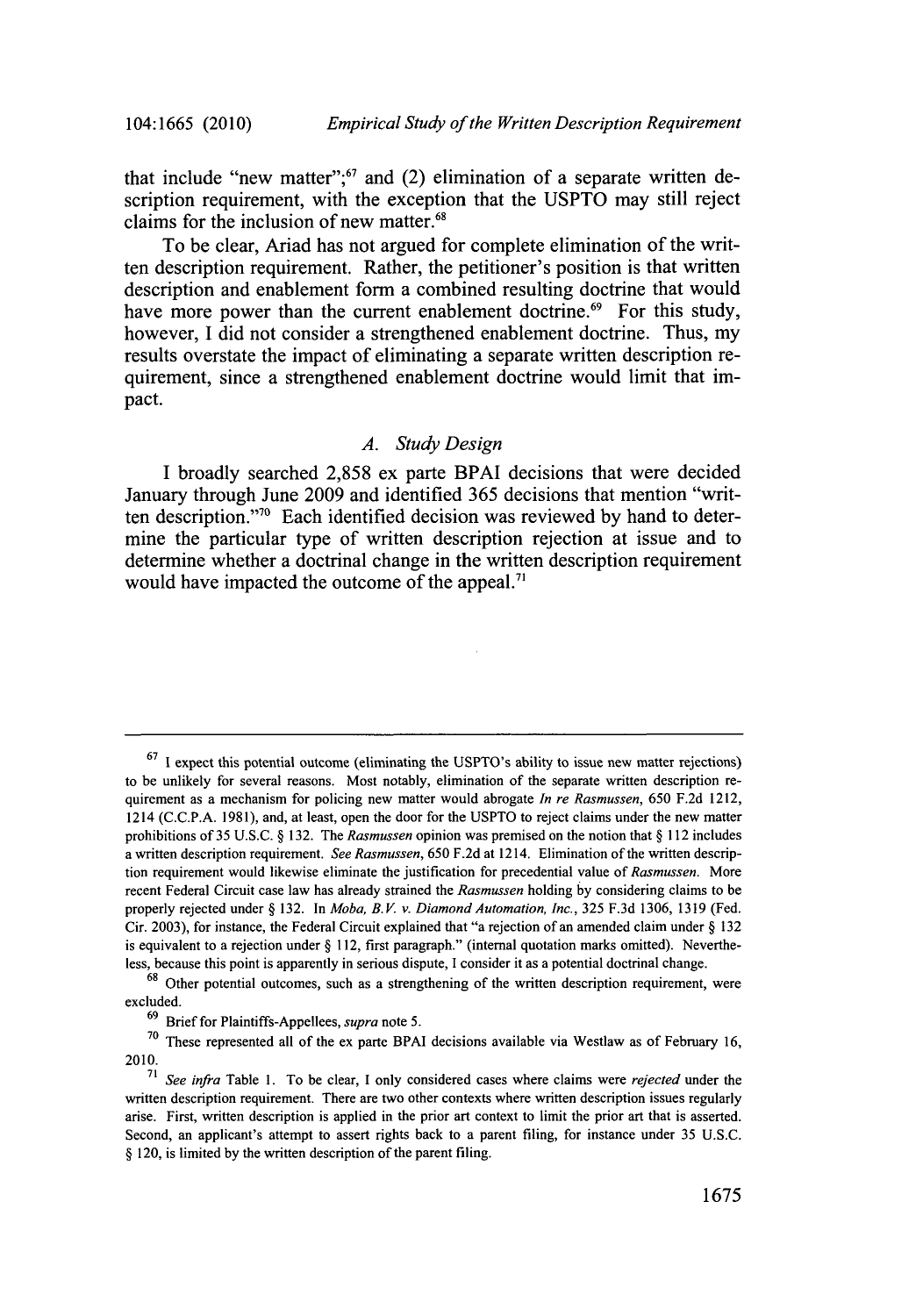#### NORTHWESTERN **UNIVERSITY** LAW REVIEW

| <b>Potential Doctrinal Change</b> | Classification Methodology                            |
|-----------------------------------|-------------------------------------------------------|
| Doctrinal Change 1: elimination   | Decisions were classified as being impacted           |
| of a separate written description | by Doctrinal Change 1 if the decision in-             |
| requirement, including elimina-   | cluded a written description requirement is-          |
| tion of the USPTO's ability to    | sue that was sustained on appeal for at least         |
| reject claims that include "new   | one claim, and no other rejections of that            |
| matter."                          | claim were sustained on appeal. $^{72}$               |
| Doctrinal Change 2: elimination   | Decisions were classified as being impacted           |
| of a separate written description | by Doctrinal Change 2 if the decision in-             |
| requirement except that the       | cluded a written description requirement is-          |
| USPTO may still reject claims     | sue that was sustained on appeal for at least         |
| for the inclusion of new matter.  | one <i>original</i> claim, and no other rejections of |
|                                   | that claim were sustained on appeal. $^{73}$          |

TABLE **1:** DOCTRINAL **CHANGE CLASSIFICATION** METHODOLOGY.

#### *B. Study Outcomes*

Written description issues were decided in **123** (4.3%) of the **2858** decisions.74 **A** written description requirement rejection was sustained in **50 (1.7%)** of the decisions" but was outcome-determinative in only **23 (0.8%)** of the decisions. <sup>76</sup>**All 23** of these outcome-determinative decisions involved the rejection of claims that had been added or amended during prosecution and addressed the concern that the added limitations were not properly described in the original specification. More pointedly, none of the outcomes of those decisions would have been impacted **by** a hypothetical change that eliminated the written description requirement so long as new matter rejections were still allowed under the same standard available today. These impacts of a doctrinal change in the written description requirement are shown in Table 2, with a **95%** confidence interval **(CI)** of the expected proportion of affected cases.<sup>77</sup>

**<sup>72</sup>**I coded new reasons for rejection raised **by** the BPAl as "sustained on appeal."

 $73$  For this study, a claim is considered "original" if the claim was included in the original nonprovisional application filing. When the appeal involves a continuation application, a claim is "original" only if the language was found in the original nonprovisional parent application. **A** patent applicant is allowed to amend claims during prosecution. However, written description requirement rejections of amended claims are typically treated under the new matter wing of the doctrine. *See supra* text accompanying notes **28-31.**

<sup>74</sup> As a point of reference, a recent study found that **90%** of appeals included at least one obviousness issue that was decided on appeal. Dennis **D.** Crouch, *Understanding the Role* of *the Board of Patent Appeals: Ex Parte Rejection Rates* on *Appeal* **10** (Univ. of Mo. Sch. of Law Legal Studies Research Paper No. **2009-16, 2009),** available at http://ssm.com/abstract= 1423922.

**A** rejection was considered "sustained" if a rejection of at least one claim was sustained.

**<sup>76</sup>**The written description issue was judged "outcome-determinative" if the decision included a written description requirement issue that was sustained on appeal for at least one claim and if no other rejections of that claim were sustained on appeal.

**<sup>7</sup>**The outcomes are modeled with the Poisson distribution.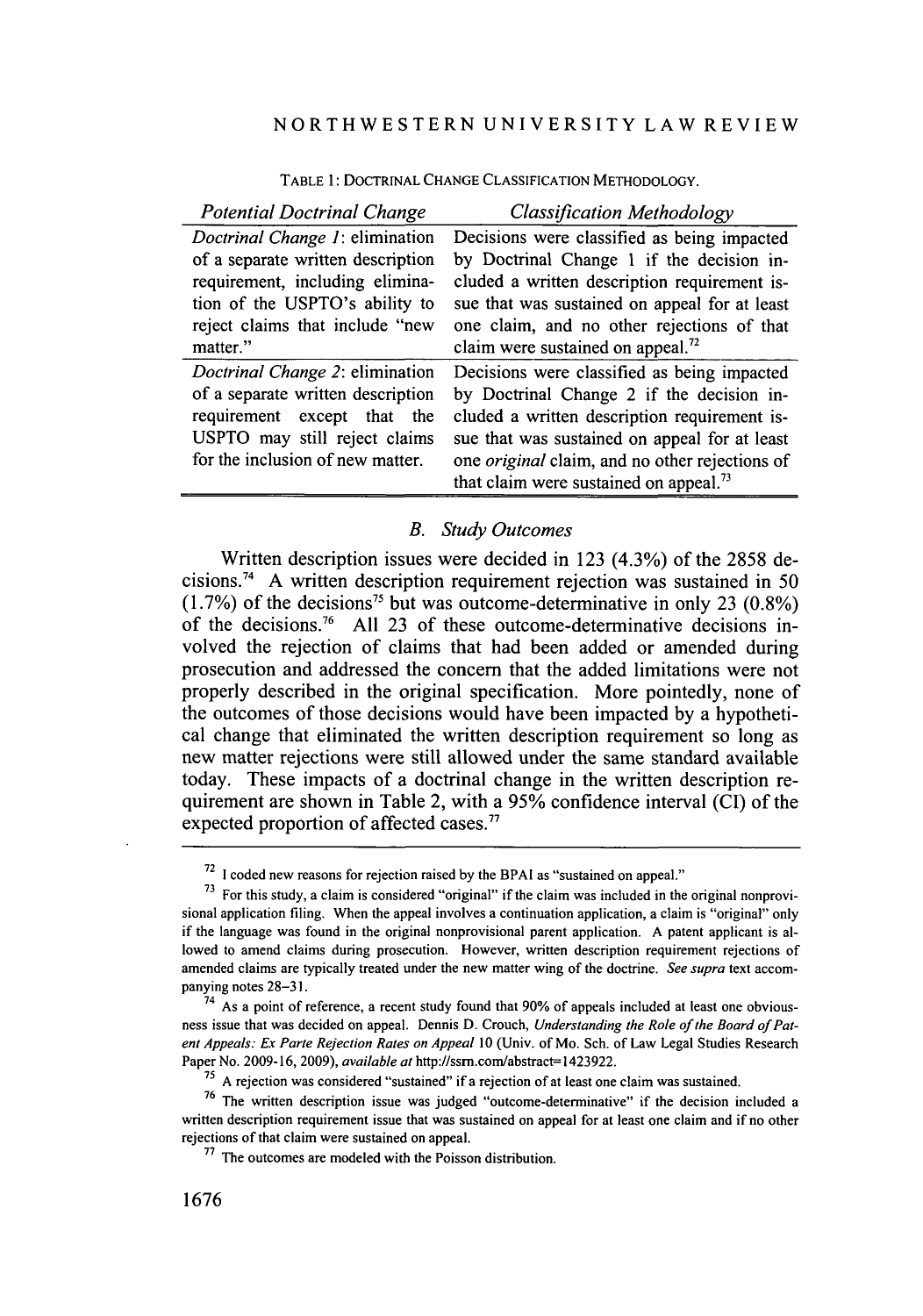|                                                                                       | Number of |          |  |  |  |  |
|---------------------------------------------------------------------------------------|-----------|----------|--|--|--|--|
|                                                                                       | Affected  | 95%      |  |  |  |  |
| <b>Potential Doctrinal Change</b>                                                     | Cases     | CI       |  |  |  |  |
| Doctrinal Change 1: elimination of a separate written de-                             | 23 (0.8%) | $0.5%$ – |  |  |  |  |
| scription requirement including elimination of the                                    |           | 1.2%     |  |  |  |  |
| USPTO's ability to reject claims that include new matter.                             |           |          |  |  |  |  |
| $0.0\%$ –<br>$0(0.00\%)$<br>Doctrinal Change 2: elimination of a separate written de- |           |          |  |  |  |  |
| 0.3%<br>scription requirement except that the USPTO may still re-                     |           |          |  |  |  |  |
| ject claims for the inclusion of new matter.                                          |           |          |  |  |  |  |

**TABLE** 2: RETROSPECTIVE IMPACT OF DOCTRINAL **CHANGE** ON **2009** BPAI **DECISIONS.**

Twelve of the BPAI decisions did involve written description requirement rejections based on originally filed claim language that could be classified as LWD rejections. However, the written description requirement was not outcome-determinative in any of these cases because the examiner's rejection was either reversed (nine of the cases) or else the claims were also rejected under another statutory doctrine (three of the cases). The three decisions where the LWD written description rejection was affirmed all involved inventions related to chemistry<sup>78</sup> or biotechnology.<sup>79</sup> This is the same situation discussed in the Federal Circuit case of *In re Kubin*.<sup>80</sup> Table **3** shows written description issues grouped **by** the **USPTO** technology center of origin. As shown in the table, the chemistry and biotechnologyrelated technology centers are associated with a greater prevalence of written description issues." However, even in those areas, the outcomedeterminative written description issues were always associated with the new matter wing of the requirement.

**<sup>7</sup>***Ex parte* Harboe, No. **2008-5837, 2009** WL **1683026** (B.P.A.I. May **19, 2009)** (reducing the glucoamylase activity in a milk-clotting composition); *Exparte* Hottovy, No. **2008-4938, 2009** WL **798882** (B.P.A.I. Mar. 24, **2009)** (polymerization of olefin monomers in a liquid diluent).

*Ex parte* Carney, No. **2008-4806, 2009** WL **64628** (B.P.A.I. Jan. 12, **2009)** (stimulating cartilage growth **by** administering an agonist of an activated thrombin receptor). In his **2007** study, Holman found nine BPAI decisions affirming LWD rejections-all in the area of biotechnology. Holman, *supra* note **17,** at **70.**

**<sup>80 561</sup> F.3d 1351, 1361** (Fed. Cir. **2009)** (affirming obviousness rejection and not deciding question of written description); *see also Ex parte* Kubin, No. **2007-0819, 2007** WL **2070495** (B.P.A.I. May **31, 2007)** (affirming obviousness and written description rejection but reversing enablement rejection).

**<sup>81</sup>** *See* Dan L. Burk, *Biotechnology in the Federal Circuit: A Clockwork Lemon,* 46 ARIZ. L. REV. 441 (2004).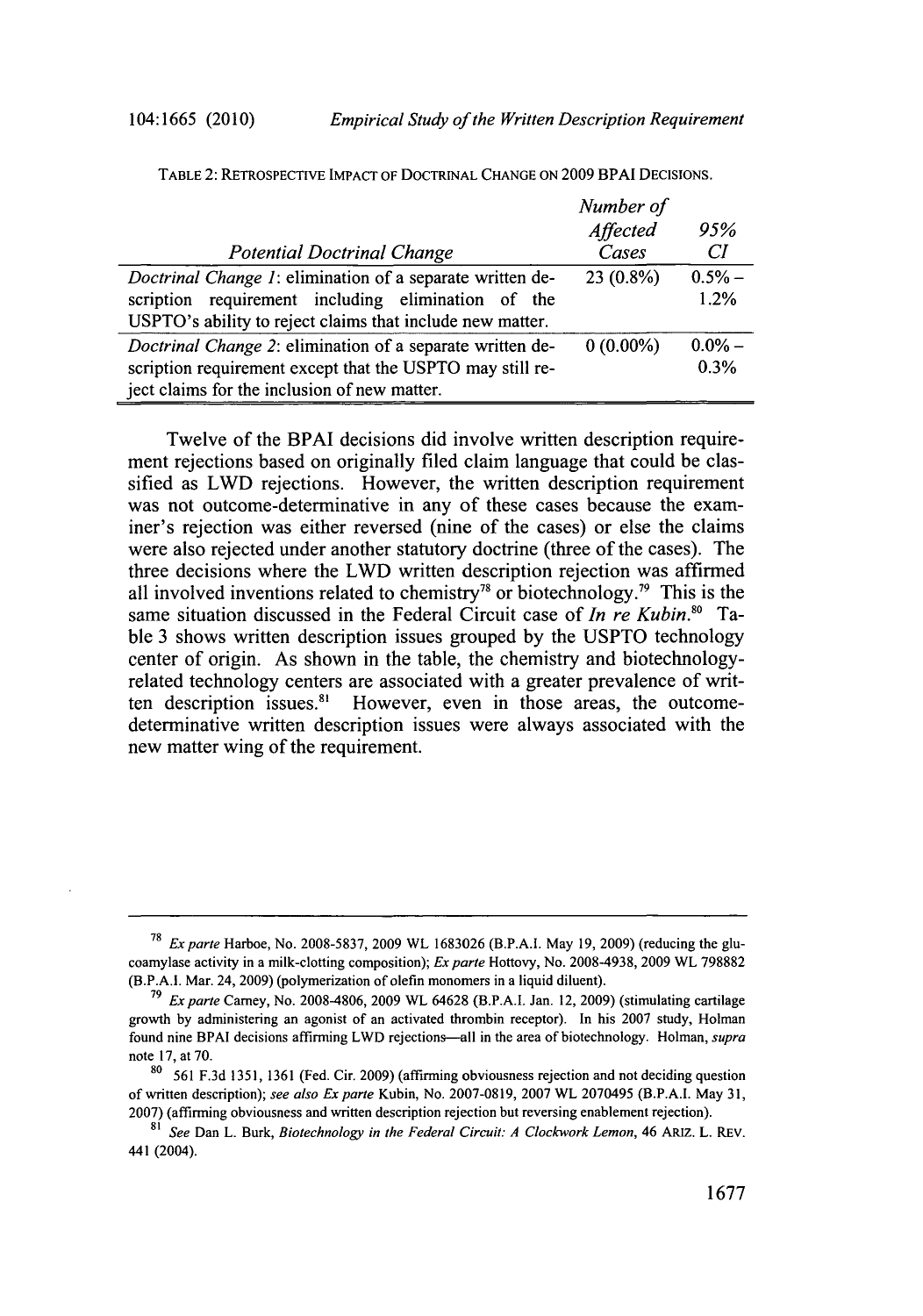|                   |                                                                    |                                        |                                                   |                                      | <b>Written Description</b><br>Outcome-Determinative |  |
|-------------------|--------------------------------------------------------------------|----------------------------------------|---------------------------------------------------|--------------------------------------|-----------------------------------------------------|--|
| Technology Center |                                                                    | <b>BPAI</b><br>Decisions <sup>82</sup> | Written<br>Description<br>Decisions <sup>83</sup> | Affected by<br>Doctrinal<br>Change I | Affected by<br>Doctrinal<br>Change II               |  |
| 1600              | Biotechnology<br>and<br>Organic<br>Chemistry                       | 202                                    | 23 (11.4%)                                        | $2(1.0\%)$                           | $0(0.0\%)$                                          |  |
| 1700              | Chemical and<br>Materials<br>Engineering                           | 571                                    | 29 (5.1%)                                         | 10(1.8%)                             | $0(0.0\%)$                                          |  |
| 2100<br>2400      | Computer<br>Architecture,<br>Software,<br>Security                 | 479                                    | $16(3.3\%)$                                       | $3(0.6\%)$                           | $0(0.0\%)$                                          |  |
|                   | 2600 Communications                                                | 249                                    | $4(1.6\%)$                                        | $0(0.0\%)$                           | $0(0.0\%)$                                          |  |
| 2800              | Semiconductors,<br><b>Electrical</b> and<br><b>Optical Systems</b> | 333                                    | $8(2.4\%)$                                        | $1(0.3\%)$                           | $0(0.0\%)$                                          |  |
| 3600              | Transportation,<br>Construction,<br>E-Commerce,<br>Agriculture     | 467                                    | 18 (3.9%)                                         | 4(0.9%                               | $0(0.0\%)$                                          |  |
| 3700              | Mechanical<br>Engineering,<br>Manufacturing                        | 456                                    | 21 (4.6%)                                         | $1(0.2\%)$                           | $0(0.0\%)$                                          |  |
|                   | 3900 Reexaminations                                                | 39                                     | $4(10.3\%)$                                       | $2(5.1\%)$                           | $0(0.0\%)$                                          |  |

#### TABLE **3: 2009** WRrrEN **DESCRIPTION** APPEALS **GROUPED** BY **TECHNOLOGY CENTER.**

#### V. DISCUSSION **AND CONCLUSIONS**

None of the **2858** BPAI decisions that **I** analyzed sustained an outcome-determinative written description requirement rejection of originally filed claims. This result indicates that Chief Judge Michel's perspective is

**<sup>82</sup>**The total number of BPAI decisions categorized in this table is slightly less than the **2858** reviewed decisions because some of the decisions did not indicate a technology center in the header information. **If** all of the decisions had been properly categorized, the reported percentages would drop slightly.

<sup>&</sup>lt;sup>83</sup>This refers to the number of BPAI decisions that decided a written description requirement issue.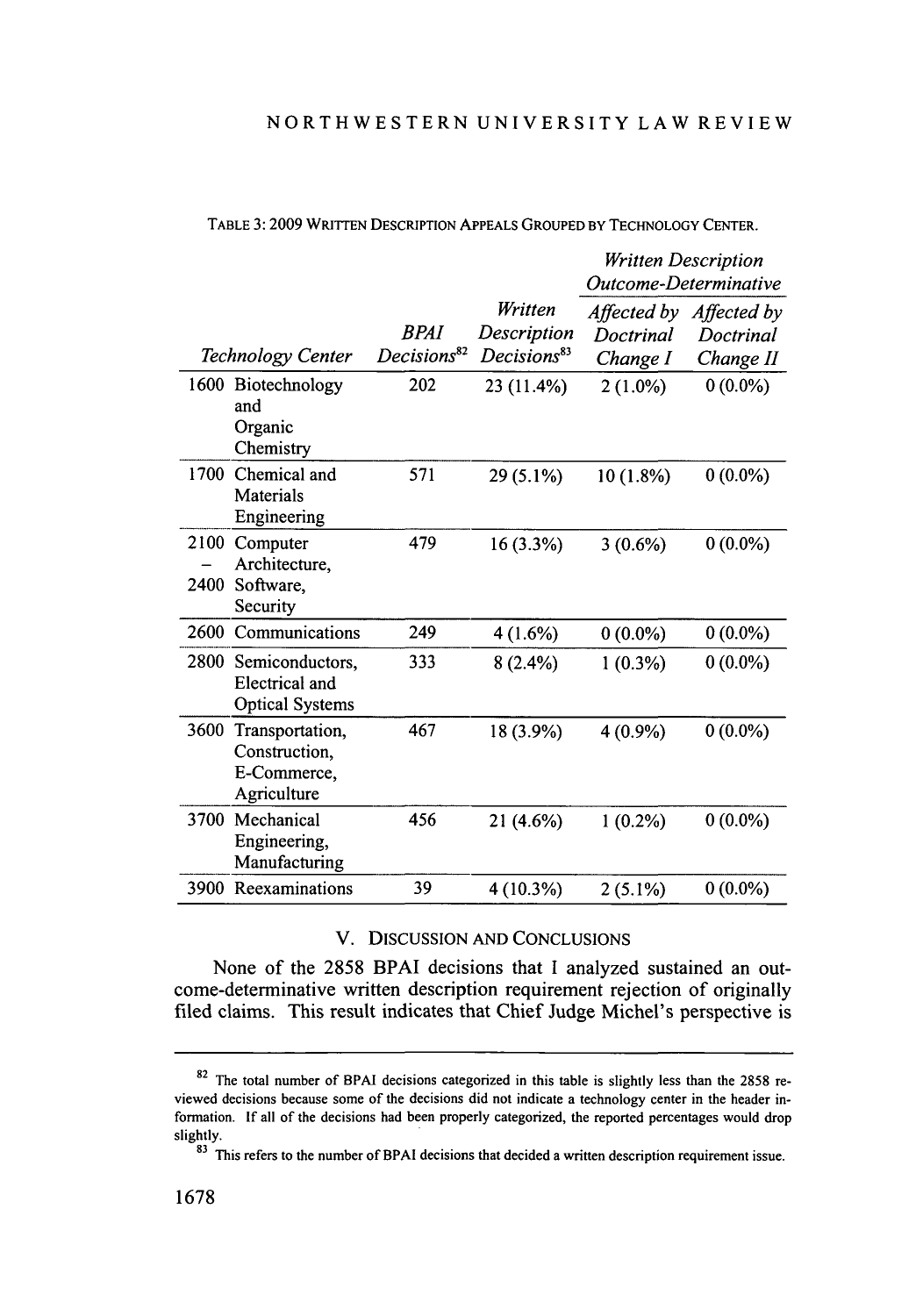correct that—apart from new matter and late-claiming issues—the USPTO actually relies on the written description requirement to support examiner rejection in only a miniscule number of cases (at least at the level of appeals).84 Although not an exact reflection, the BPAI appeals numbers likely serve as a good proxy for the proportion of non-appealed prosecution files where the **USPTO** depends upon the written description requirement to limit claim scope.<sup>85</sup>

This study comes with several important caveats. It does not answer any questions about the proper role of the written description requirement during litigation. Likewise, this study is not intended to either indict or support the *potential* use of the written description requirement during patent examination. Rather, the study is directed only toward rebutting the USPTO's statements that the written description requirement is necessary for the agency to perform its examination function. Based on the results presented here, it is safe to treat the USPTO's statements of the doctrine's importance as incorrect. The *Ariad* court was correct in its rejection of this argument.

<sup>84</sup>*See supra* text accompanying note **67** for a discussion of why new matter claim rejections will still be viable even if the separate written description requirement is eliminated.

**<sup>85</sup>** Although not conclusive, several factors suggest that written description rejections may be appealed at a greater rate than ordinary obviousness rejections. First, an accurate practitioner perception that BPAI appeals of written description requirement rejections have a higher-than-average reversal rate could lead to a larger proportion of those types of rejections appealed. Crouch, *supra* note 74. Second, the recent tumultuous nature of the written description requirement and the associated uncertainty adds to the likelihood that a rejection on that issue would be appealed. Finally, written description rejections-especially those relating to LWD-tend to arise from biotechnology- and chemical-related patent applications. Because patents in those areas tend to be more valuable than average, we would expect a higher rate of appeal.

As a cross-check, **I** examined the file histories of a small group of randomly selected and publicly available patent applications with serial numbers **11/000,000-11/999,999.** For each application, **I** looked at the most recent final office action (if any) to determine the reasons for rejection. Only one of the twenty final office actions in my sample included a written description rejection, and that rejection was based on subject matter that had changed due to an amendment during prosecution.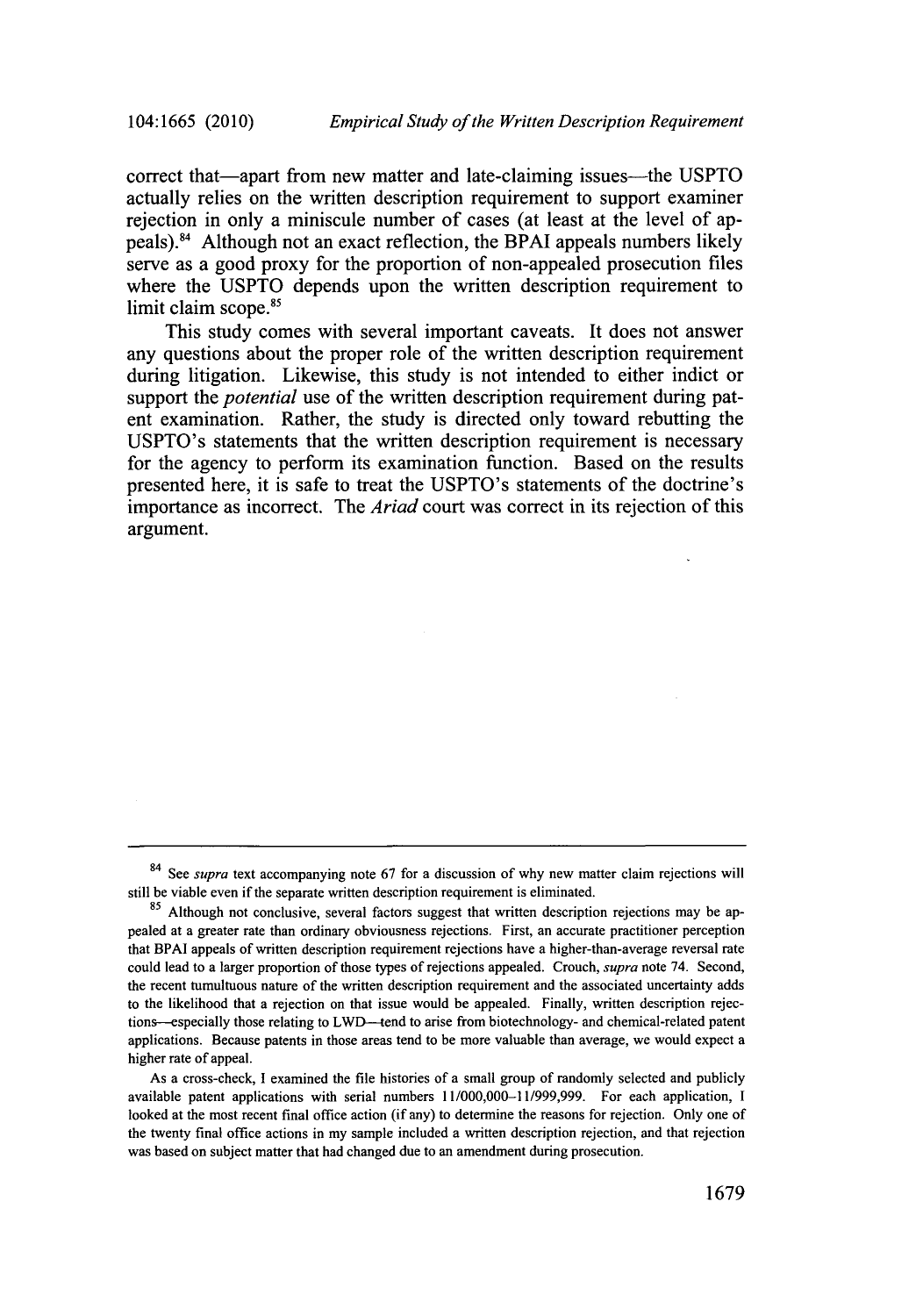### NORTHWESTERN UNIVERSITY LAW REVIEW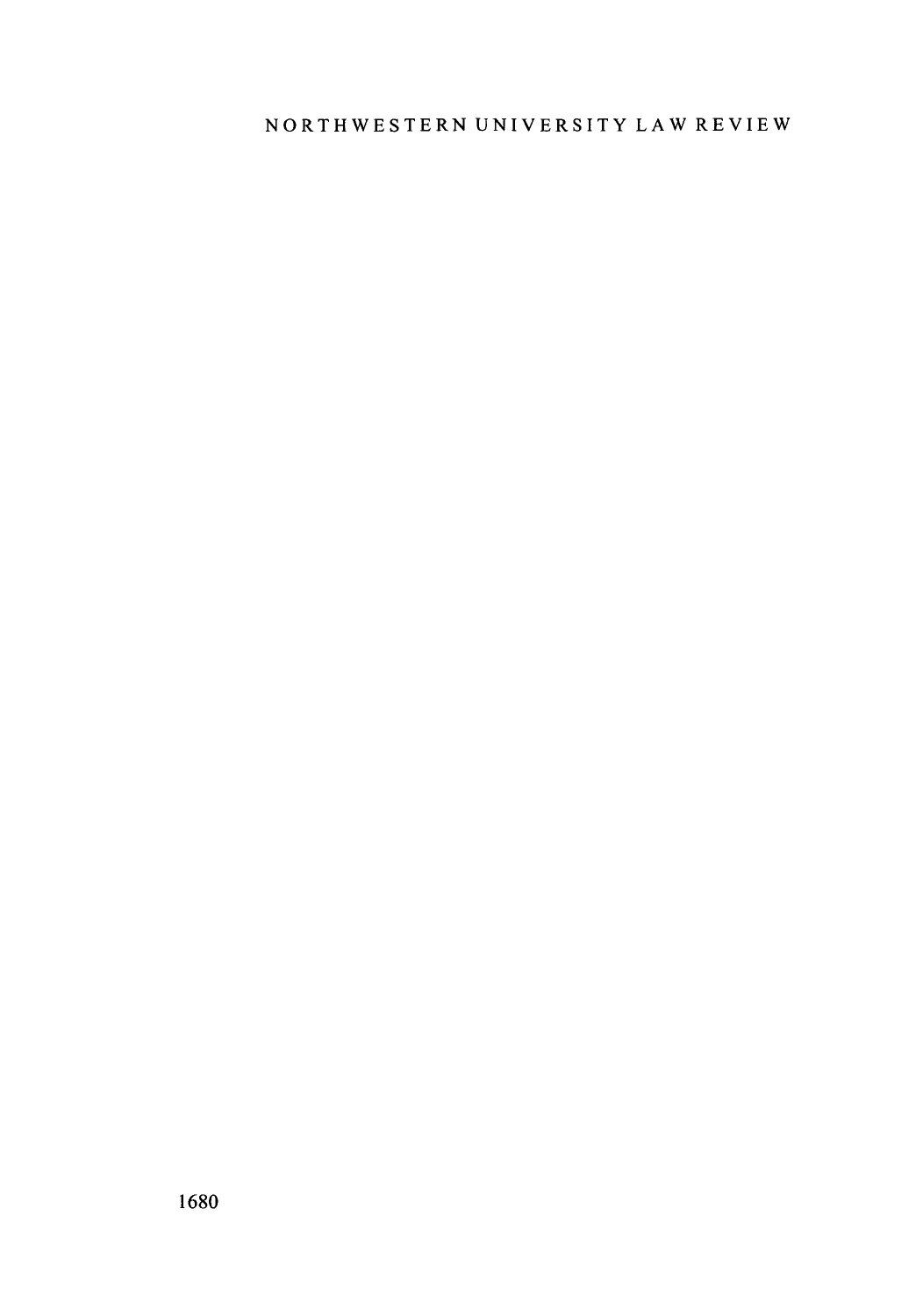# NORTHWESTERN **UNIVERSITY** LAW REVIEW

# Index

Volume 104 **2009-2010**